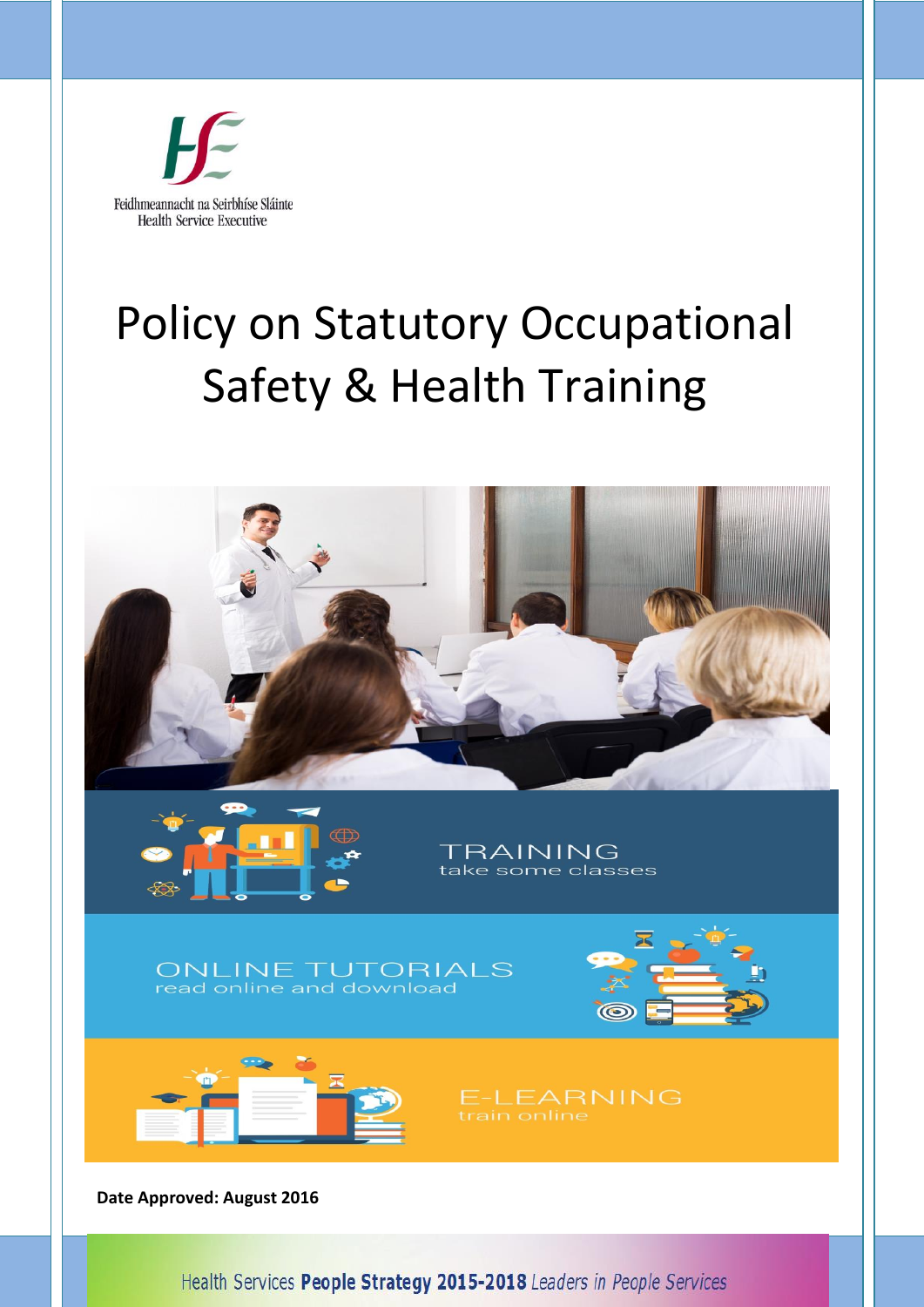

# **HSE Policy on Statutory Occupational Safety & Health Training**

| <b>Document</b>          | HSP:006:00       | <b>Document</b>           | <b>National Health and Safety</b> |
|--------------------------|------------------|---------------------------|-----------------------------------|
| <b>Reference Number</b>  |                  | Developed By              | <b>Function</b>                   |
| <b>Revision Number</b>   | 1.0              | <b>Document</b>           | <b>Health and Safety</b>          |
|                          |                  | <b>Approved By</b>        | <b>Management Advisory</b>        |
|                          |                  |                           | <b>Committee &amp;</b>            |
|                          |                  |                           | <b>National Director HR</b>       |
| <b>Consultation with</b> | <b>July 2016</b> | Presented to              | December 2015                     |
| the Trade Unions         |                  | <b>National Joint</b>     |                                   |
| Completed                |                  | Council                   |                                   |
| <b>Approval Date</b>     | August 2016      | <b>Responsibility for</b> | <b>All Health Sector</b>          |
|                          |                  | Implementation            | <b>Managers and Employees</b>     |
| <b>Revision</b>          | August 2019      | <b>Responsibility for</b> | <b>National Health and Safety</b> |
| Date                     |                  | <b>Review and Audit</b>   | <b>Function</b>                   |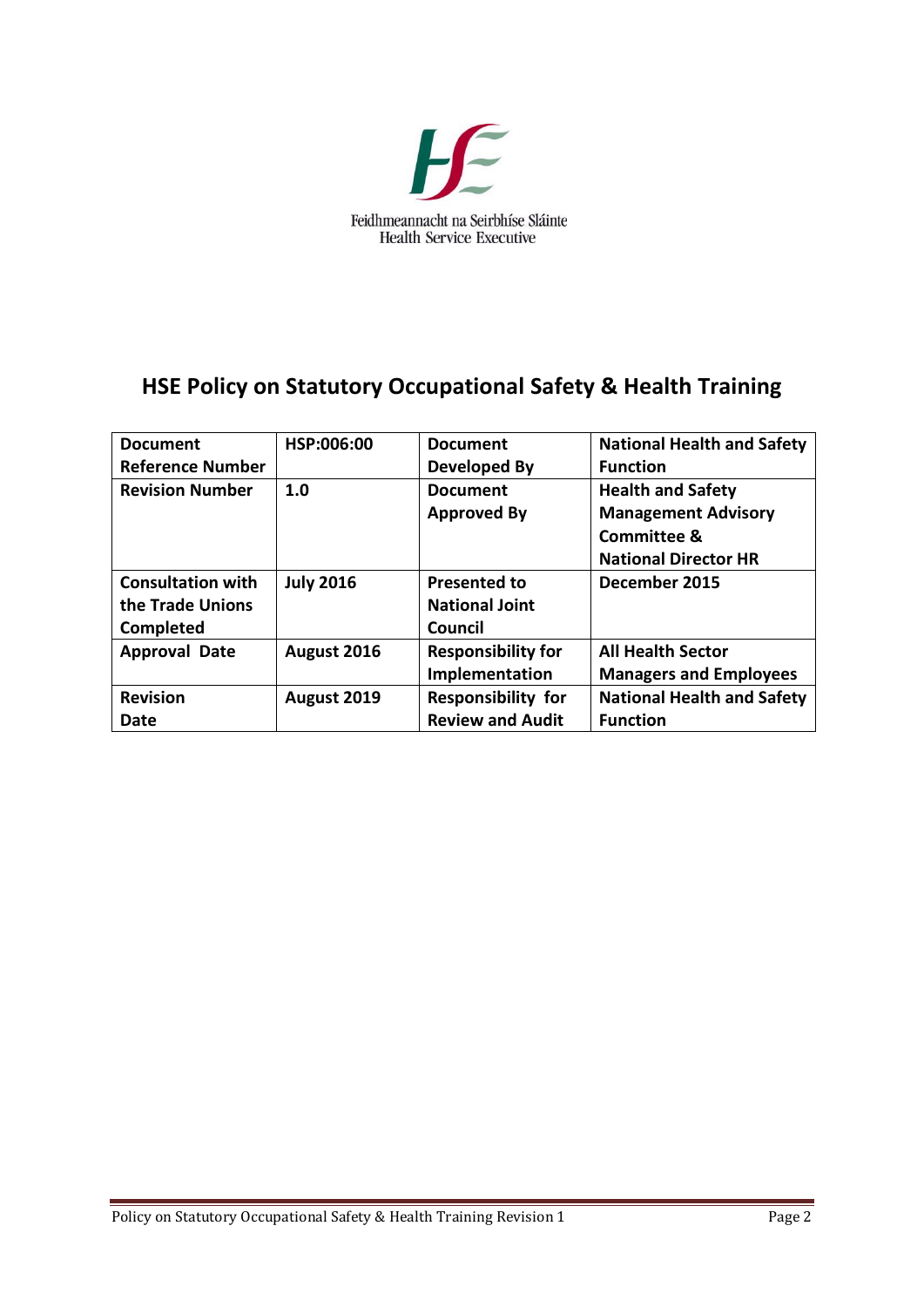# **Table of Contents**

| 1.0 Policy                                                                                | 4  |
|-------------------------------------------------------------------------------------------|----|
| 2.0 Purpose                                                                               | 4  |
| 3.0 Scope                                                                                 | 4  |
| 4.0 Legislation/other related policies                                                    | 4  |
| 5.0 Glossary of terms, definitions, abbreviations                                         | 5  |
| 6.0 Roles and Responsibilities                                                            |    |
| 6.1 Responsibilities of the Director General                                              |    |
| 6.2 Responsibilities of the National Directors                                            | 7  |
| 6.3 Assistant National Directors, Chief Officers, AM, Hospital Group CEO's & equivalent 7 |    |
| 6.4 Specific responsibilities of the Directors of HR and Health Business Services         | 8  |
| 6.5 Responsibilities of Senior Manager                                                    | 9  |
| 6.6 Responsibilities of Ward/Dept/Line Managers and Senior Clinicians                     | 10 |
| 6.7 Responsibilities of Employees                                                         | 12 |
| 7.0 Procedure/Protocol/Guideline                                                          | 12 |
| 8.0 Implementation                                                                        | 13 |
| 9.0 Revision and Audit                                                                    | 13 |
| 10.0 References                                                                           | 13 |
| 11.0 Appendices                                                                           | 14 |
| Appendix I: Statutory Training Requirements (extracts)                                    | 14 |
| Appendix II: Step-by-step Procedure for Policy Implementation                             | 28 |
| Appendix III: Simplified Implementation Plan                                              | 30 |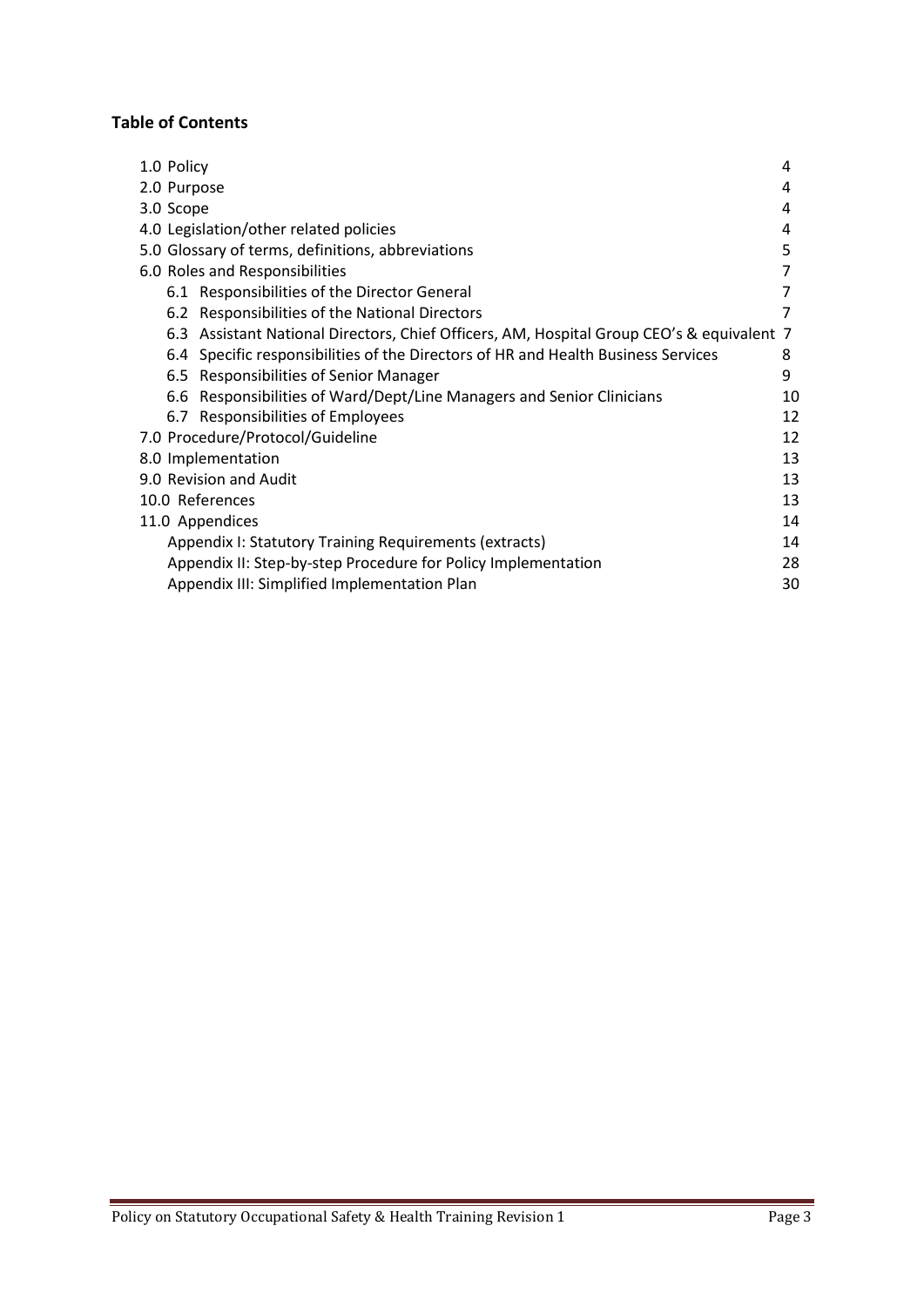# **Signature Sheet**

*I have read, understand and agree to adhere to this Policy and Procedure:*

| <b>Print Name</b> | Signature | <b>Area of Work</b> | Date |
|-------------------|-----------|---------------------|------|
|                   |           |                     |      |
|                   |           |                     |      |
|                   |           |                     |      |
|                   |           |                     |      |
|                   |           |                     |      |
|                   |           |                     |      |
|                   |           |                     |      |
|                   |           |                     |      |
|                   |           |                     |      |
|                   |           |                     |      |
|                   |           |                     |      |
|                   |           |                     |      |
|                   |           |                     |      |
|                   |           |                     |      |
|                   |           |                     |      |
|                   |           |                     |      |
|                   |           |                     |      |
|                   |           |                     |      |
|                   |           |                     |      |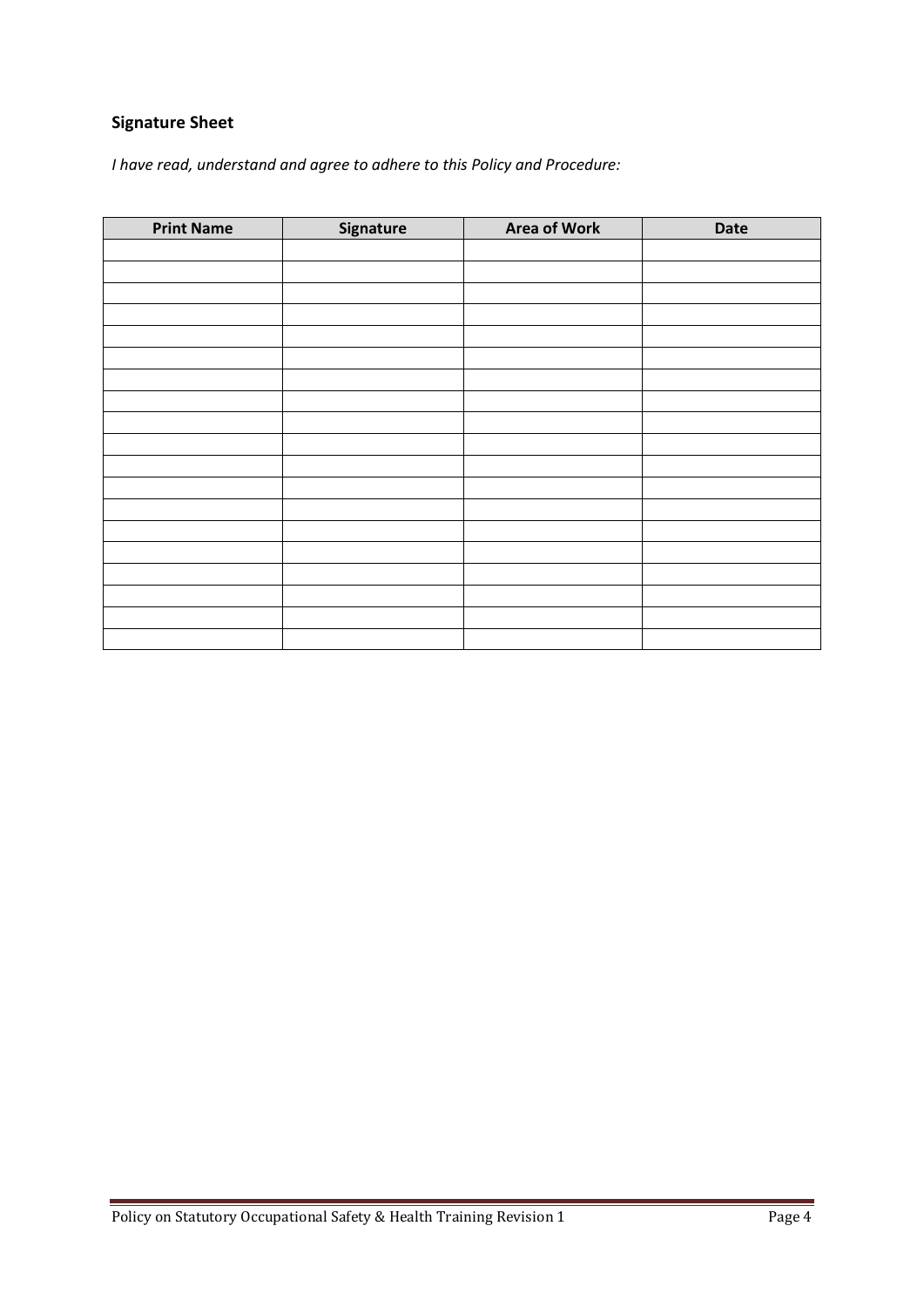#### **1.0 Policy**

- 1.1 It is the policy of the Health Service Executive (HSE) to ensure so far as is reasonably practicable, the safety, health and welfare of employees and others who may be affected by its work activities.
- 1.2 The HSE will ensure, so far as reasonably practicable, that all employees are facilitated in attending any statutory occupational safety and health training, i.e. training that is either explicitly required in legislation<sup>1</sup> or deemed by the organisation to be necessary to ensure, so far as is reasonably practicable, the safety, health and welfare at work of employees and others<sup>2</sup>. Both forms of training are considered to be statutory and, therefore, mandatory.

In order to determine whether training is *necessary* it is HSE policy that a systematic needs assessment must be carried out. Risk assessment shall underpin this needs assessment. Examples of statutory mandatory training can be accessed at: [www.hse.ie/safetyandwellbeing](http://www.hse.ie/safetyandwellbeing)

#### **2.0 Purpose**

2.1 The purpose of this policy is to inform all Managers (Responsible Persons) and employees of the requirement to provide and attend statutory occupational safety and health training. It also sets out roles and responsibilities with respect to statutory training.

#### **3.0 Scope**

- 3.1 This policy applies to all employees and others working in the HSE.
- 3.2 This policy document specifically applies to occupational safety and health training. It is not intended to cover statutory training in the areas of Fire Safety or Infrastructural Risk. Where reference is made to training in other closely related risk areas<sup>3</sup> this is for differentiation purposes only.

#### **4.0 Health and Safety Legislation**

- Safety Health and Welfare at Work Act, 2005
- Safety, Health and Welfare at Work (General Application) Regulations, 2007
- Safety, Health and Welfare at Work (Chemical Agents) Regulations, 2001
- Safety, Health and Welfare at Work (Biological Agents) Regulations, 2013
- Safety, Health and Welfare at Work (Construction) Regulations, 2013
- Safety, Health and Welfare at Work (Exposure to Asbestos) Regulations 2006 as amended
- European Union (Prevention of Sharps Injuries in the Healthcare Sector) Regulations 2014

<sup>&</sup>lt;sup>1</sup> See Appendix 1 for examples.

 $2$  Persons who may be affected by the undertaking, e.g. patients, visitors and contractors.

<sup>&</sup>lt;sup>3</sup> E.g. Fire Safety and Infrastructural Risks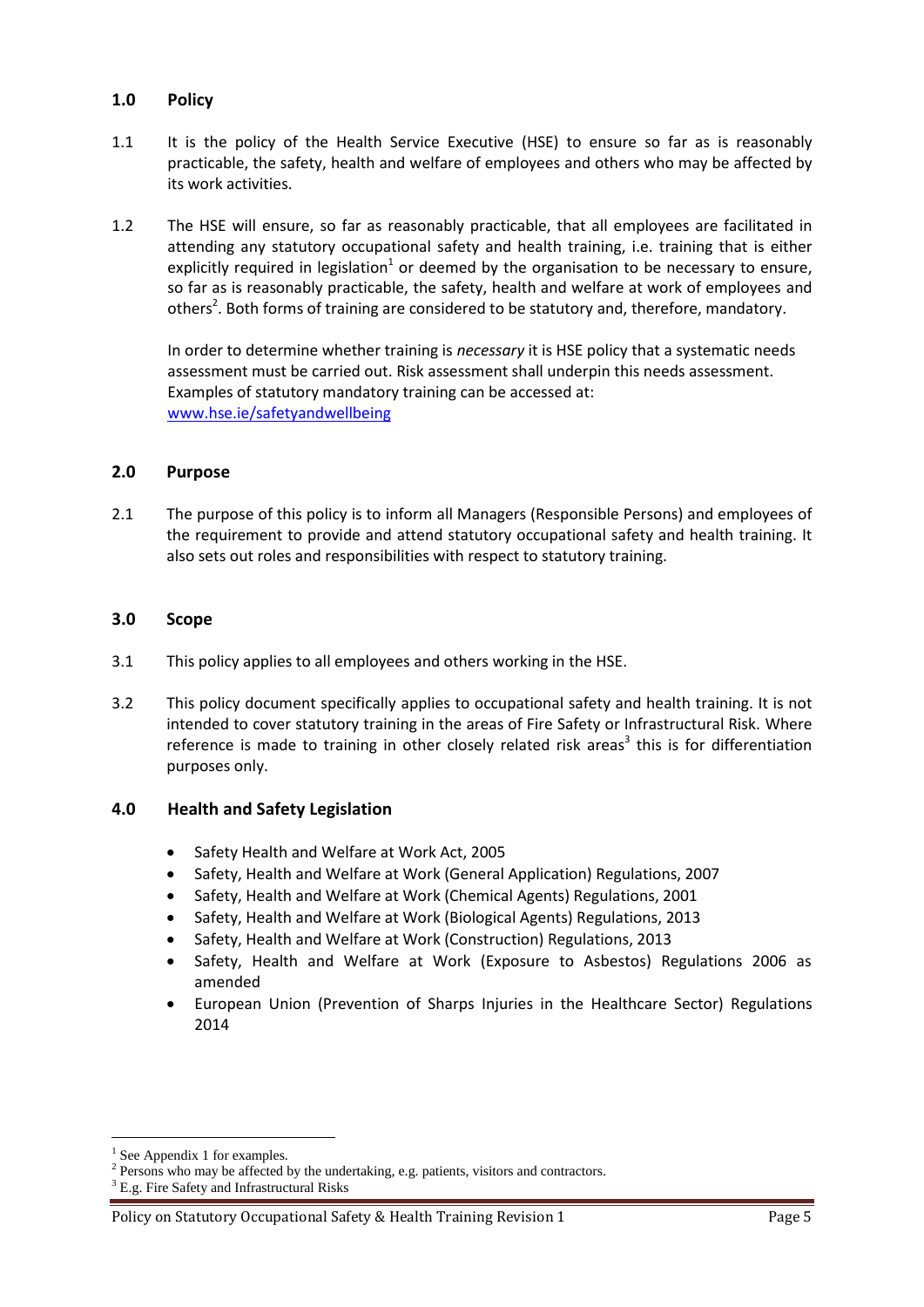# **5.0 Glossary of Terms/Definitions/Abbreviations**

| <b>Agency</b>                        | A business or other organisation providing a specific service (Collins<br>Dictionary 2000).                                                                                                                                                                                                                                                                                                                                                                                                                                                       |
|--------------------------------------|---------------------------------------------------------------------------------------------------------------------------------------------------------------------------------------------------------------------------------------------------------------------------------------------------------------------------------------------------------------------------------------------------------------------------------------------------------------------------------------------------------------------------------------------------|
| Competent                            | For the purposes of the relevant statutory provisions, a person is deemed<br>to be a competent person where, having regard to the task he or she is<br>required to perform and taking account of the size or hazards (or both of<br>them) of the undertaking or establishment in which he or she undertakes<br>work, the person possesses sufficient training, experience and knowledge<br>appropriate to the nature of the work to be undertaken<br>(Ref: Safety, Health & Welfare at Work Act 2005)                                             |
| Contractor                           | A person or firm who contracts to supply materials, work equipment (any<br>machinery, appliance, apparatus, tool or installation for use at work as<br>defined by the Safety, Health and Welfare at Work (General Application)<br>Regulations 2007 as amended) or labour (Collins Dictionary 2000) (Para's<br>4.1, 4.8 and 4.9 refer). In this document the term "Contractor" is used<br>broadly and is intended to cover Contractors, Agencies and Temporary<br><b>Employment Businesses.</b>                                                    |
| <b>Employee</b>                      | Means any person who has entered into or works under (or, where the<br>employment has ceased, entered into or worked under) a contract of<br>employment and includes a fixed-term employee and a temporary<br>employee and references, in relation to an employer, to an employee shall<br>be construed as references to an employee employed by that employer.<br>(Ref: Safety, Health & Welfare at Work Act 2005)                                                                                                                               |
| <b>Employer</b>                      | In relation to an employee:<br>(a) Means the person or persons with whom the employee has<br>entered into or for whom the employee works under (or,<br>where the employment has ceased, entered into or worked<br>under) a contract of employment,<br>(b) Includes a person (other than an employee of that person)<br>under whose control and direction an employee works, and<br>(c) Includes where appropriate the successor of the employer or<br>an associated employer of the employer.<br>(Ref: Safety, Health & Welfare at Work Act 2005) |
| <b>Fixed-Term</b><br><b>Employee</b> | Means an employee whose employment is governed by a contract of<br>employment for a fixed-term or for a specified purpose, being a purpose of<br>a kind that the duration of the contract was limited but was, at the time of<br>its making, incapable of precise ascertainment. Whilst these employees are<br>commonly known as "Temporary", care should be taken not to confuse<br>this term with "Temporary Employee" (Para. 4.8 refers) as defined in the<br>Act 2005 and used in this policy document.                                       |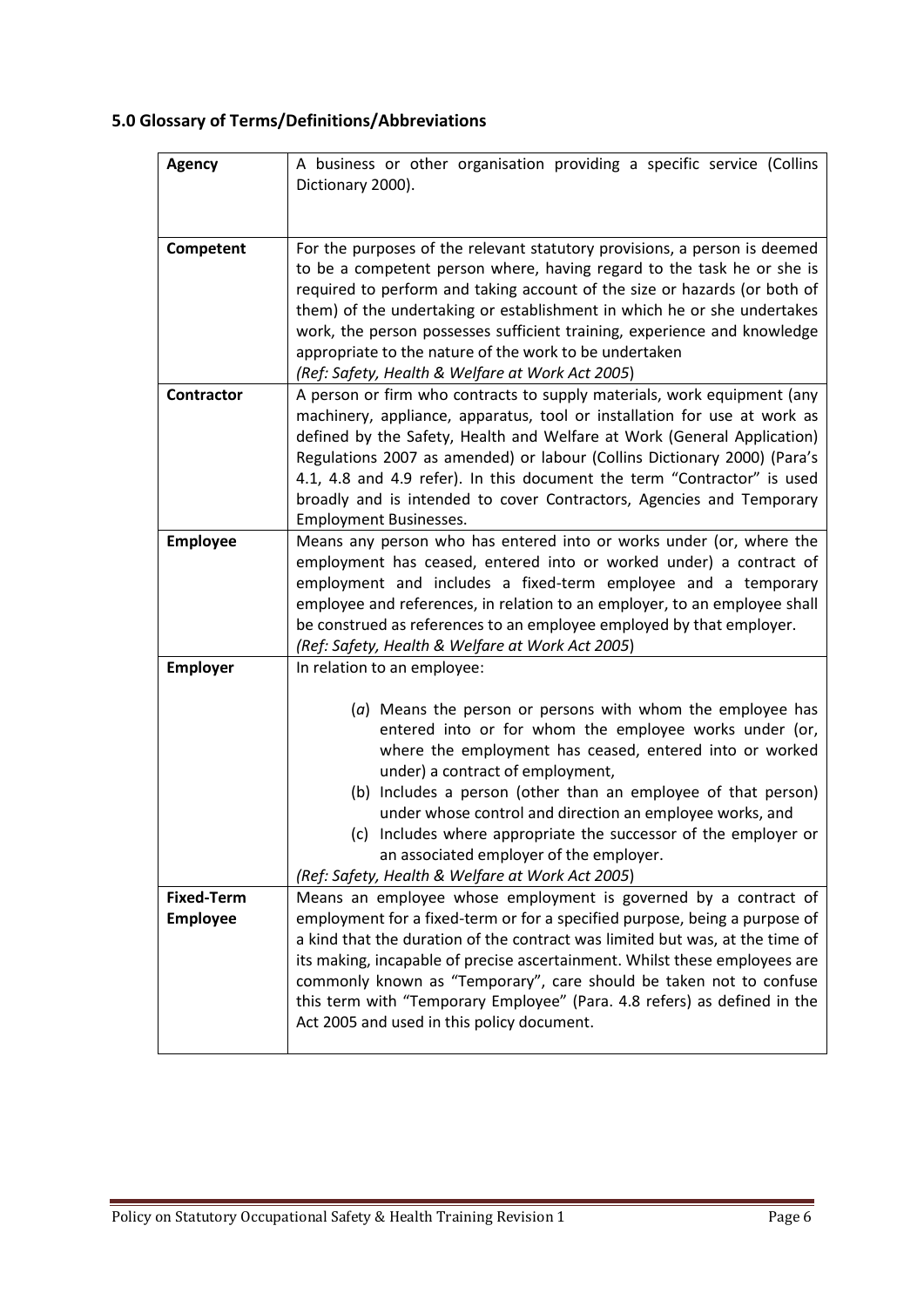| <b>Place of Work</b>      | Includes any, or any part of any, place (whether or not within or forming<br>part of a building or structure), land or other location at, in, upon or near<br>which, work is carried on whether occasionally or otherwise<br>(Ref: Safety, Health & Welfare at Work 2005)                                                                                                                                                                                                                                                                                                                                                                                                                          |
|---------------------------|----------------------------------------------------------------------------------------------------------------------------------------------------------------------------------------------------------------------------------------------------------------------------------------------------------------------------------------------------------------------------------------------------------------------------------------------------------------------------------------------------------------------------------------------------------------------------------------------------------------------------------------------------------------------------------------------------|
| Reasonable<br>Practicable | In relation to the duties of an employer, means that an employer has<br>exercised all due care by putting in place the necessary protective and<br>preventive measures, having identified the hazards and assessed the risks<br>to safety and health likely to result in accidents or injury to health at the<br>place of work concerned and where the putting in place of any further<br>measures is grossly disproportionate having regard to the unusual,<br>unforeseeable and exceptional nature of any circumstance or occurrence<br>that may result in an accident at work or injury to health at that place of<br>work.<br>(Ref: Safety Health and Welfare at Work Act 2005, SI 10 of 2005) |
| <b>Temporary</b>          | An employee who is assigned by a Temporary Employment Business to                                                                                                                                                                                                                                                                                                                                                                                                                                                                                                                                                                                                                                  |
| <b>Employee</b>           | work for and under the control of another undertaking availing of the<br>employee's services (Ref: SHWW Act 2005). These employees are generally<br>known as Agency Employees                                                                                                                                                                                                                                                                                                                                                                                                                                                                                                                      |
| <b>Statutory</b>          | Training that is either explicitly required by legislation or, through a                                                                                                                                                                                                                                                                                                                                                                                                                                                                                                                                                                                                                           |
| <b>Training</b>           | process of risk assessment and/or needs assessment, deemed by the<br>organisation to be necessary to ensure, so far as is reasonably practicable,<br>the safety, health and welfare at work of employees and others. Statutory<br>training is mandatory for the identified Employees                                                                                                                                                                                                                                                                                                                                                                                                               |
| <b>Temporary</b>          | Means a business, including an employment agency within the meaning of                                                                                                                                                                                                                                                                                                                                                                                                                                                                                                                                                                                                                             |
| Employment                | the Employment Agency Act 1971, which provides temporary employees                                                                                                                                                                                                                                                                                                                                                                                                                                                                                                                                                                                                                                 |
| <b>Business</b>           | to other undertakings availing of the services of those employees (SHWW<br>Act 2005). These businesses are generally known as Agencies.                                                                                                                                                                                                                                                                                                                                                                                                                                                                                                                                                            |

# **Abbreviations**

| <b>HSE</b>   | <b>Health Service Executive</b>               |
|--------------|-----------------------------------------------|
| <b>HSA</b>   | <b>Health and Safety Authority</b>            |
| DG           | <b>Director General</b>                       |
| ND/AND       | National Director/Assistant National Director |
| CO.          | <b>Chief Officer</b>                          |
| <b>HGCEO</b> | <b>Hospital Group CEO</b>                     |
| <b>CEO</b>   | <b>Chief Executive Officer</b>                |
| AM.          | Area Manager                                  |
| GM           | <b>General Manager</b>                        |
| <b>CHO</b>   | <b>Community Healthcare Organisation</b>      |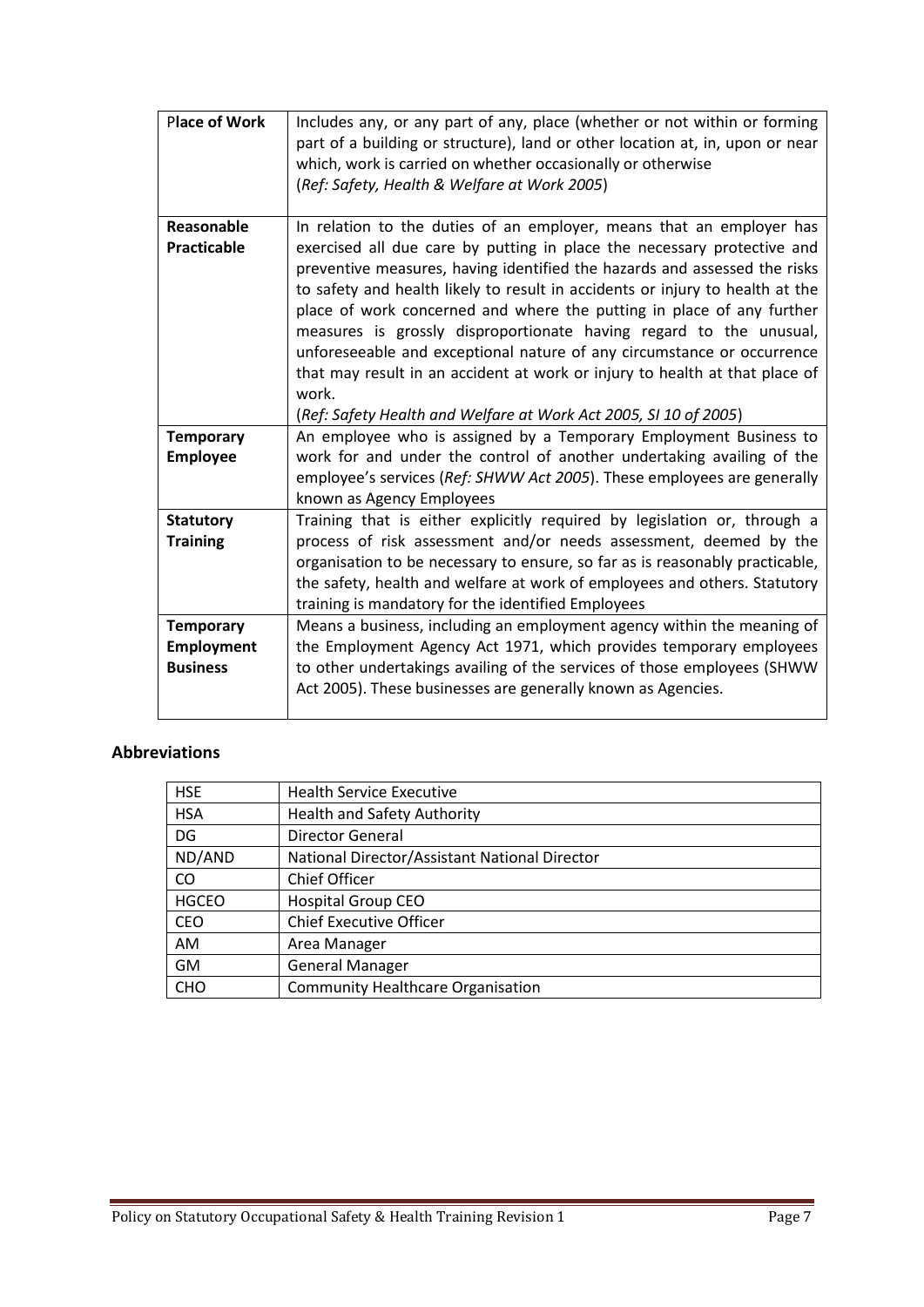#### **6.0 Roles & Responsibilities**

#### 6.1 **Responsibilities of the Director General**

- 6.1.1 The DG has overall responsibility to ensure, so far as is reasonably practicable, the safety, health and welfare at work of all employees and others affected by HSE activities.
- 6.1.2 The DG delegates accountability for coordinating and monitoring implementation of this policy and any associated procedures to NDs, ANDs and equivalent.

#### 6.2 **Responsibilities of the National Directors**

- 6.2.1 Ensure that appropriate structures are in place for the effective implementation of this Policy.
- 6.2.2 Ensure this Policy is brought to the attention of all Employees and others as appropriate.
- 6.2.3 Ensure that arrangements are in place within the Divisions for identifying, evaluating and managing occupational safety and health training needs and attendance.
- 6.2.4 Ensure that appropriate resources are available to support the implementation of this Policy.

#### 6.3 **Assistant National Directors, Chief Officers, AM, Hospital Group CEOs and equivalent**

- 6.3.1 As 6.2 and additionally:
	- 6.3.1.1 Collate local training needs assessments to form a Directorate, CHO or Hospital Group Training Needs Assessment and forward same to the National Health and Safety Function<sup>4</sup> at such intervals as may be prescribed.
	- 6.3.1.2 Ensure that a structured, written local<sup>5</sup> occupational safety and health training programme is compiled<sup>6</sup>.
	- 6.3.1.3 Collate local data on training attendance, adhering to any relevant national protocol/recording system.
	- $6.3.1.4$  Provide reports<sup>7</sup> to the National Health and Safety Function on statutory training attendance levels

<sup>4</sup> Applies to Occupational Health and Safety Training only – i.e. excludes Fire Safety and Infrastructural Health and Safety Risk training which is currently managed through the Estates Function.

<sup>5</sup> E.g. Directorate, Hospital Group or CHO/Primary/Social Care Area, etc.

 $6$  This shall be copied to the National Health and Safety Function at such intervals as may be prescribed by the Function – this will enable a comprehensive general national statutory training needs assessment to be developed and maintained.

<sup>7</sup> Note: Reports and/or data in a format advised by the National Health and Safety Support Function will be requested in order to monitor compliance and provide assurances to the HSE Risk Committee, Health and Safety Management Advisory Committee, Leadership Team and DG.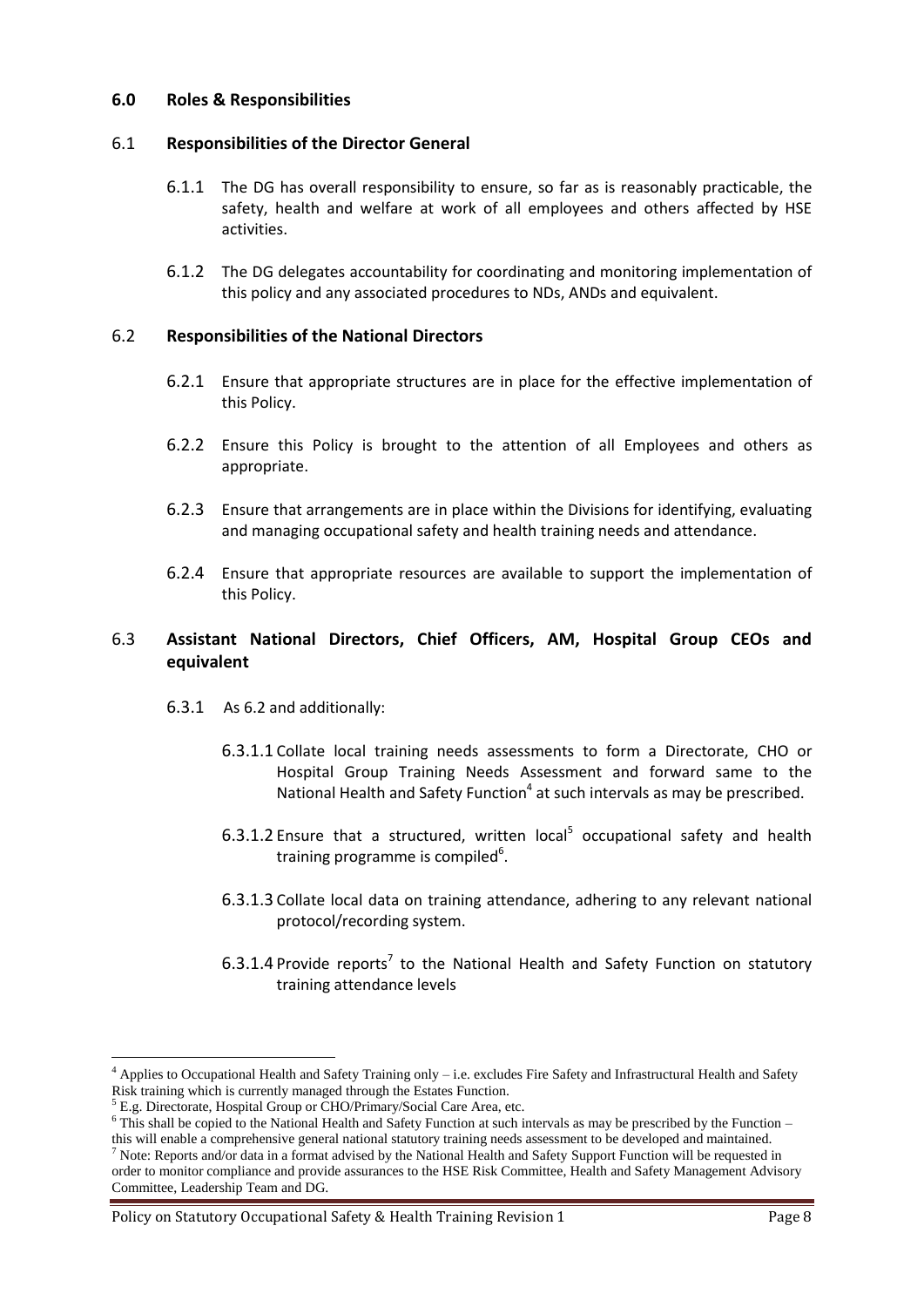#### 6.4 **Specific Responsibilities of the Directors of HR and Health Business Services**

#### **Director of HR**

- 6.4.1 Detailed responsibilities of the Director of HR in relation to occupational safety and health support are given in the Corporate Safety Statement.
- 6.4.2 With specific reference to statutory occupational safety and health training the Director of HR shall, through the National Health and Safety Function, ensure:
	- 6.4.2.1 That this policy is reviewed and updated as appropriate.
	- 6.4.2.2 That adequate resource is made available to support the delivery of statutory occupational safety and health training.
	- 6.4.2.3 The organisation is assisted in conducting a national assessment of general statutory occupational safety and health training needs<sup>8</sup> and developing national guidelines<sup>9</sup>.
	- 6.4.2.4 Advice and support is available for Responsible Persons in relation to local (e.g. Ward/Department/Service) statutory occupational safety and health training needs assessment.
	- 6.4.2.5 That Key Performance Indicators for statutory occupational safety and health training are set.
	- 6.4.2.6 That a blended approach is taken to the provision of training including where reasonably practicable:
		- Innovative training/delivery modes, such as e-learning and live web training
		- Opportunities for national occupational safety and health training contracts (including locally delivered training) are investigated and pursued where appropriate.
		- Face to Face training
		- Train-the-trainer schemes
	- 6.4.2.7 Data on training provision and the achievement of training targets is collated and monitored.
	- 6.4.2.8 The provision of statutory occupational safety and health training (whether delivered in-house or by external provider/contractor) is independently evaluated and audited.
	- 6.4.2.9 Through data arising from 6.4.2.7 and 6.4.2.8 above, provide assurance to the Leadership Team, DG, HSE Risk Committee and Health and Safety Management Advisory Committee that duties with regard to statutory training are being discharged by appropriate persons.

<sup>&</sup>lt;sup>8</sup> See Appendix 1 of this Policy document for examples of explicit references in legislation to health and safety training. <sup>9</sup> This involves: a) a periodic review of legislation – e.g. annually and following the introduction of new legislation/changes to existing legislation; b) review of all local needs assessments, etc.,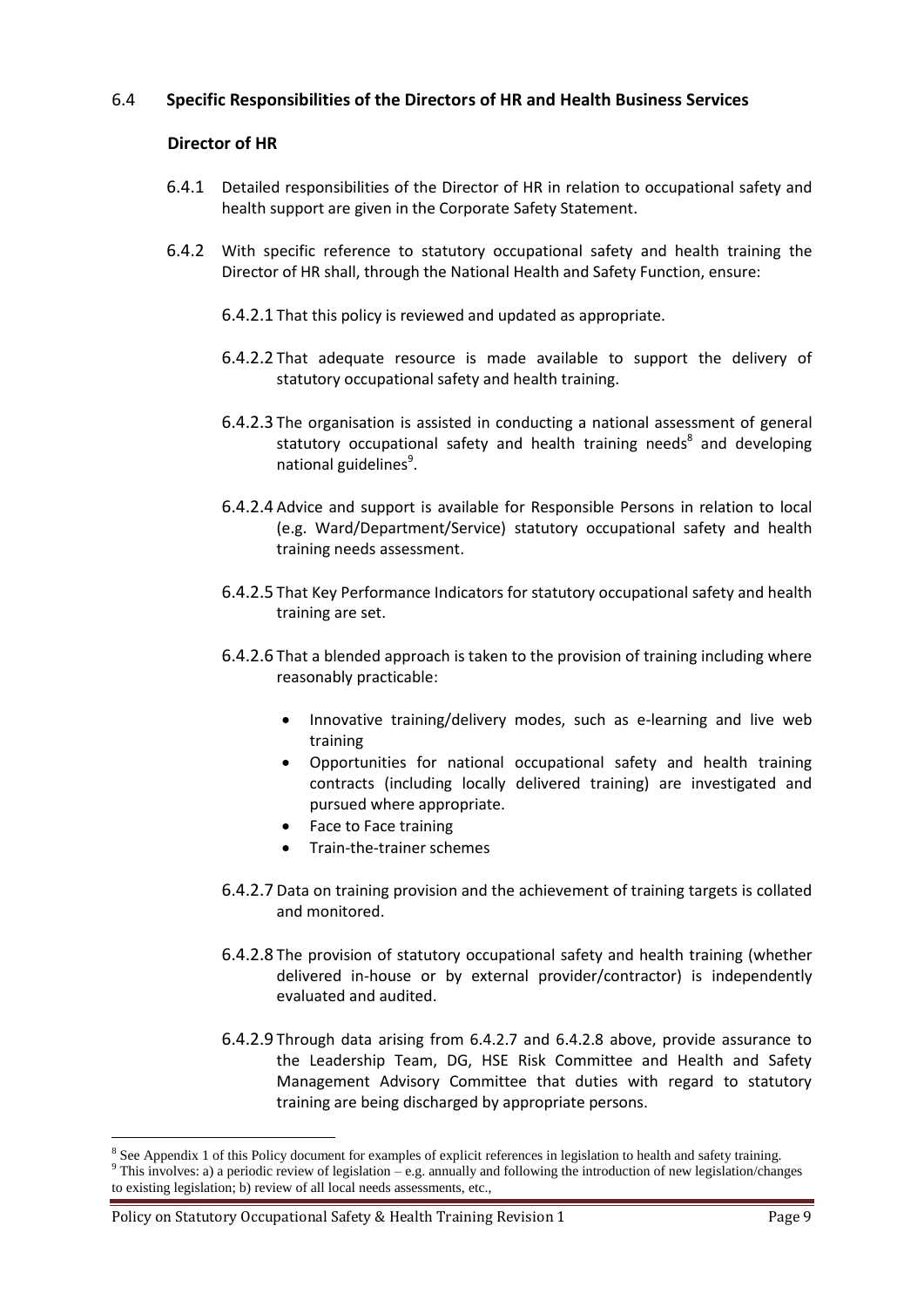#### **Director of HBS/Shared Services**

6.4.3 The Director of Health Business Services shall, through the Estates Department, have the same functions as described above  $(6.4.2.1 - 6.4.2.9)$  inclusive) with regard to statutory training relating to Fire Safety and Infrastructural Health and Safety issues/risks.

#### 6.5 **Responsibilities of the Senior Manager, e.g. Hospital GM/CEO, GM for Primary Care, Social Care, Mental Health, etc.**

With specific reference to occupational safety and health training the Senior Manager shall:

- 6.5.1 Ensure that all employees are aware of the policy.
- 6.5.2 Ensure that all employees are provided with such information, instruction and training as is necessary to ensure, so far as is reasonably practicable, the safety, health and welfare at work of employees. In particular:
	- 6.5.2.1 Ensure that risk assessments and local occupational safety and health training needs assessments are undertaken and reviewed at least annually (more frequently if necessary) by Responsible Persons, communicated, in a written format and form part of the service/site specific safety statements.
	- 6.5.2.2 Collate the training needs assessments referred to above and ensure that a structured, written  $local^{10}$  occupational safety and health training programme is developed $11$  and that adequate resources are made available for its delivery.
	- 6.5.2.3 Ensure that local records of training attendance are kept, adhering to any relevant national protocol/recording system.
	- 6.5.2.4 Monitor and review the effectiveness of local occupational safety and health training programmes.
	- 6.5.2.5 Collate local data (from Responsible Persons) and provide reports<sup>12</sup> to the CO, HGCEO, AM or appropriate AND (Corporate Services) on:
		- Local Training Needs Assessment
		- Local Occupational safety and health Training Programme
		- Attendance levels at statutory training
- 6.5.3 Audit the local implementation of this policy.<sup>13</sup>

<sup>&</sup>lt;sup>10</sup> E.g. Hospital, Primary or Social Care Service, etc.

 $11$  This shall be copied to the National Health and Safety Function at such intervals as may be prescribed by the Function – this will enable a comprehensive general national statutory training needs assessment to be developed and maintained.

 $12$  Note: Reports and/or data in a format advised by the National Health and Safety Support Function will be requested in order to monitor compliance and provide assurances to the HSE Risk Committee, Health and Safety Management Advisory Committee, Leadership Team and DG.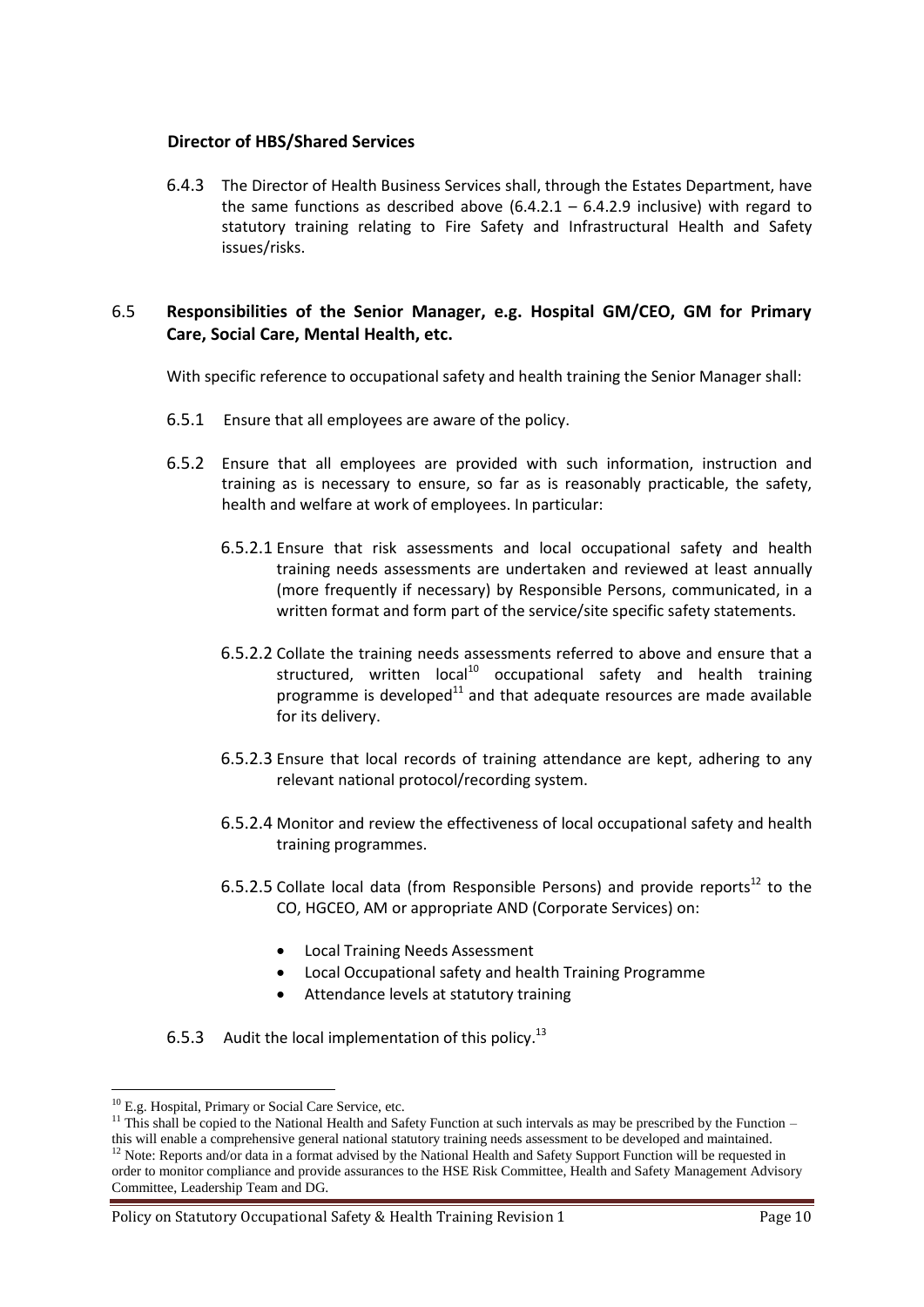#### 6.6 **Responsibilities of Ward/Department/Line Managers (Responsible Persons) and Senior Clinicians**

6.6.1 General responsibilities of Ward/Department/Line Managers are given in the Site Specific Safety Statement , etc., and are not reproduced here (refer to said documents for further information). However, the integral role of such persons in the provision of occupational safety and health training is emphasised.

With specific reference to occupational safety and health training the Responsible Person shall:

- 6.6.2 Carry out risk assessments<sup>14</sup> and identify any controls required in accordance with the Principles of Prevention<sup>15</sup>. Risk assessments and control programmes must be reviewed at least annually.
- 6.6.3 On the basis of the risk assessment and control programme identify any training *necessary* to ensure, so far as is reasonably practicable, the safety, health and welfare at work of each employee - including Contractors and Temporary Employees (Agency Employees)<sup>16</sup>. This will form the basis of the training needs assessment for the Ward/Department/Service, etc. However, training needs may be identified through other processes<sup>17</sup> and sources (e.g. explicit legal requirement – see 6.6.8 below<sup>18</sup>).
- 6.6.4 Ensure that the occupational safety and health training needs of Employees is recorded (Personal Development Plan Ref: Personal Development Planning Guidelines and Workbook April'03 available at [www.HSELanD.ie\)](http://www.hseland.ie/). This information shall inform and contribute to the local occupational safety and health training programme.
- 6.6.5 Support employees in identifying statutory occupational safety and health training needs and implementing the relevant solutions.
- 6.6.6 Based on the aforesaid local and national needs assessments and training programme, make local arrangements for the provision of/access to training within appropriate/reasonable timescales and:
- On recruitment (e.g. at induction)
- In the event of transfer of an employee or change of tasks assigned to an employee

<sup>&</sup>lt;sup>13</sup> Criterion 7 - Instruction, Training and Supervision of the HSA Audit Tool may be used for this purpose (HSA, 2006. Auditing a Safety and Health Management System - A Safety and Health Audit Tool for the Healthcare Sector)

<sup>&</sup>lt;sup>14</sup> The standard HSE risk assessment methodology, as set out in Office of Quality and Risk/QPS documents: *Developing and Populating a Risk Register Best Practice Guidance* (OQR010), and *Risk Assessment Tool and Guidance* (OQR012), shall be used for this purpose.

<sup>&</sup>lt;sup>15</sup> See Schedule 3 of the Safety, Health and Welfare at Work Act 2005.

<sup>&</sup>lt;sup>16</sup> See also HSE Policy on the Management of Health and Safety in Contract Work: Co-operation and Coordination with Contractors and Others.

<sup>17</sup> E.g. other HSE policy, non-exhaustively following audit/inspection, advice from HR Health and Safety Function, HBS Estates, adverse event data /investigation, **request from staff member e.g. through Personal Development Plan and Performance Achievement process,** review of legislation, etc.

<sup>&</sup>lt;sup>18</sup> See appendix 1 of this document.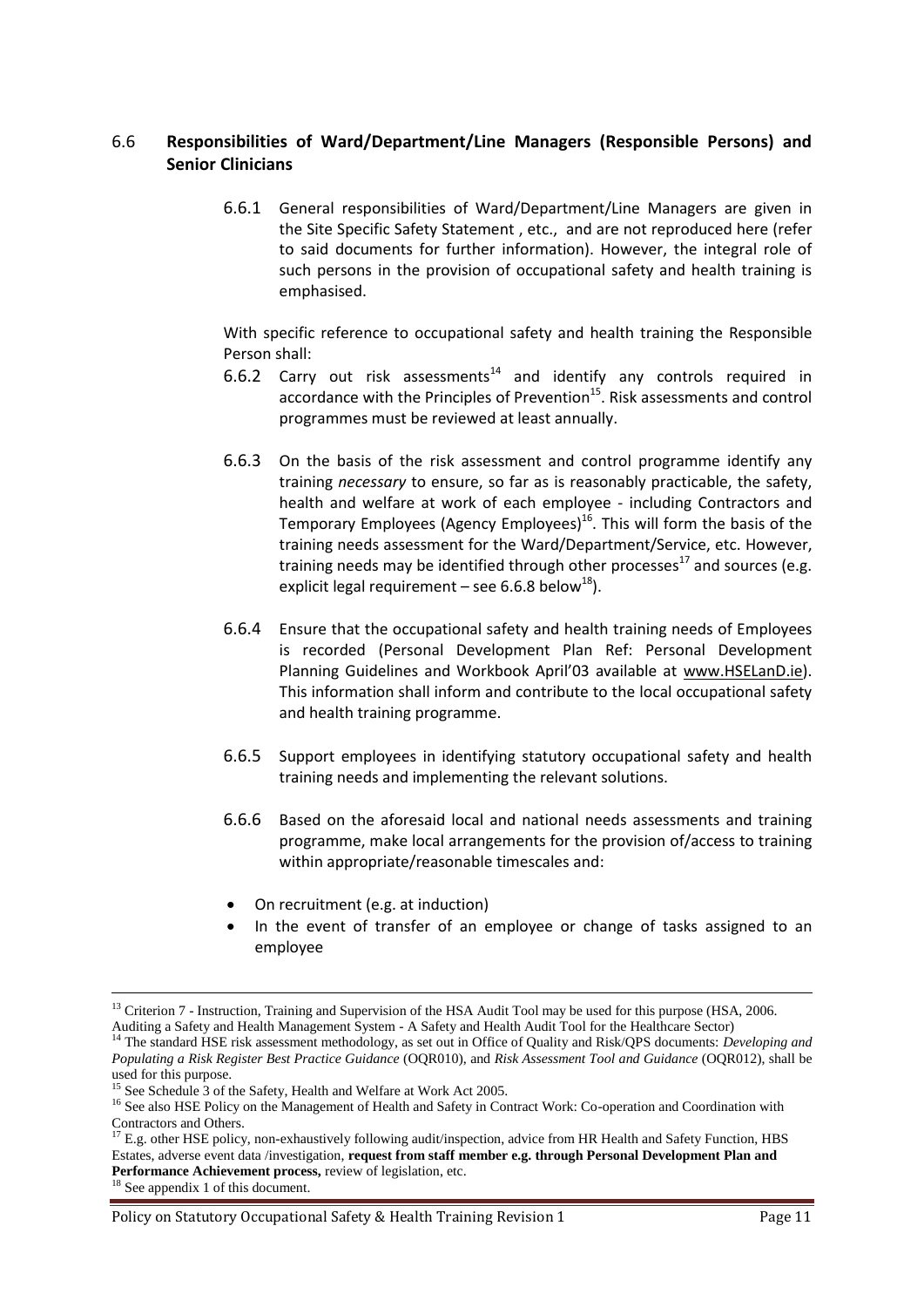On the introduction of new or changed technology, work equipment and/or systems of work

Training shall also be repeated at such intervals as are deemed appropriate (e.g. by the relevant Responsible Person) and/or as stipulated in legislation, authoritative guidelines and/or the National Health and Safety Function or HBS Estates Department (as applicable).

- 6.6.7 Facilitate attendance at training, during time off from work, where appropriate, and without loss of remuneration and ensure that any occupational safety and health instruction and training is provided in a form, manner and, as appropriate, language that is reasonably likely to be understood<sup>19</sup> and  $^{20}$  a TP1 form (Training Event Plan) should be completed for each course to be attended. Refer to footnote 22 at [www.HSELanD.ie.](http://www.hseland.ie/)
- 6.6.8 Ensure that training sourced and delivered as part of the occupational safety and health training programme relates, in particular, to the specific task(s) to be performed by the employee and the measures to be taken in an emergency. Any training should also be adapted to take account of new or changed risks.
- 6.6.9 Ensure that persons at work in the place of work who are not employees of the HSE (e.g. maintenance or cleaning contractors) receive instructions relating to any risks to their safety, health and welfare in that place of work as necessary and appropriate. $^{21}$
- 6.6.10 Similarly, ensure that fixed term and temporary employees (e.g. Agency Employees) have received or receive training appropriate to the work, having regard to their qualifications and experience. $^{22}$
- 6.6.11 Consider:
	- 6.6.11.1 Each individual's capabilities in relation to safety, health and welfare when assigning specific tasks to employees.
	- 6.6.11.2 Particularly sensitive employees to whom any of the relevant statutory provisions apply, e.g. persons with disabilities, pregnant workers or young persons or any employees exposed to risks expressly provided for under the relevant statutory provisions and ensure they are protected against the specific dangers that affect them $^{23}$ .

 $<sup>2</sup>$  As above.</sup>

<sup>&</sup>lt;sup>19</sup> Safety, Health and Welfare at Work Act 2005, Sections 10(1)(a) and (b) and Section 10(4).

 $20$  This wording is taken from the Act and is not restrictive in terms of flexibility to attend.

<sup>&</sup>lt;sup>23</sup> Refer to HSE Policy on the Management of Health and Safety in Contract Work: Co-operation and Coordination with Contractors and Others.

<sup>&</sup>lt;sup>23</sup> Under the Safety, Health and Welfare at Work (General Application) Regulations 2007 the following are considered to be Sensitive Risk Groups: Children and Young Persons; Pregnant, Post Natal and Breastfeeding Employees; Night Workers and Shift Workers.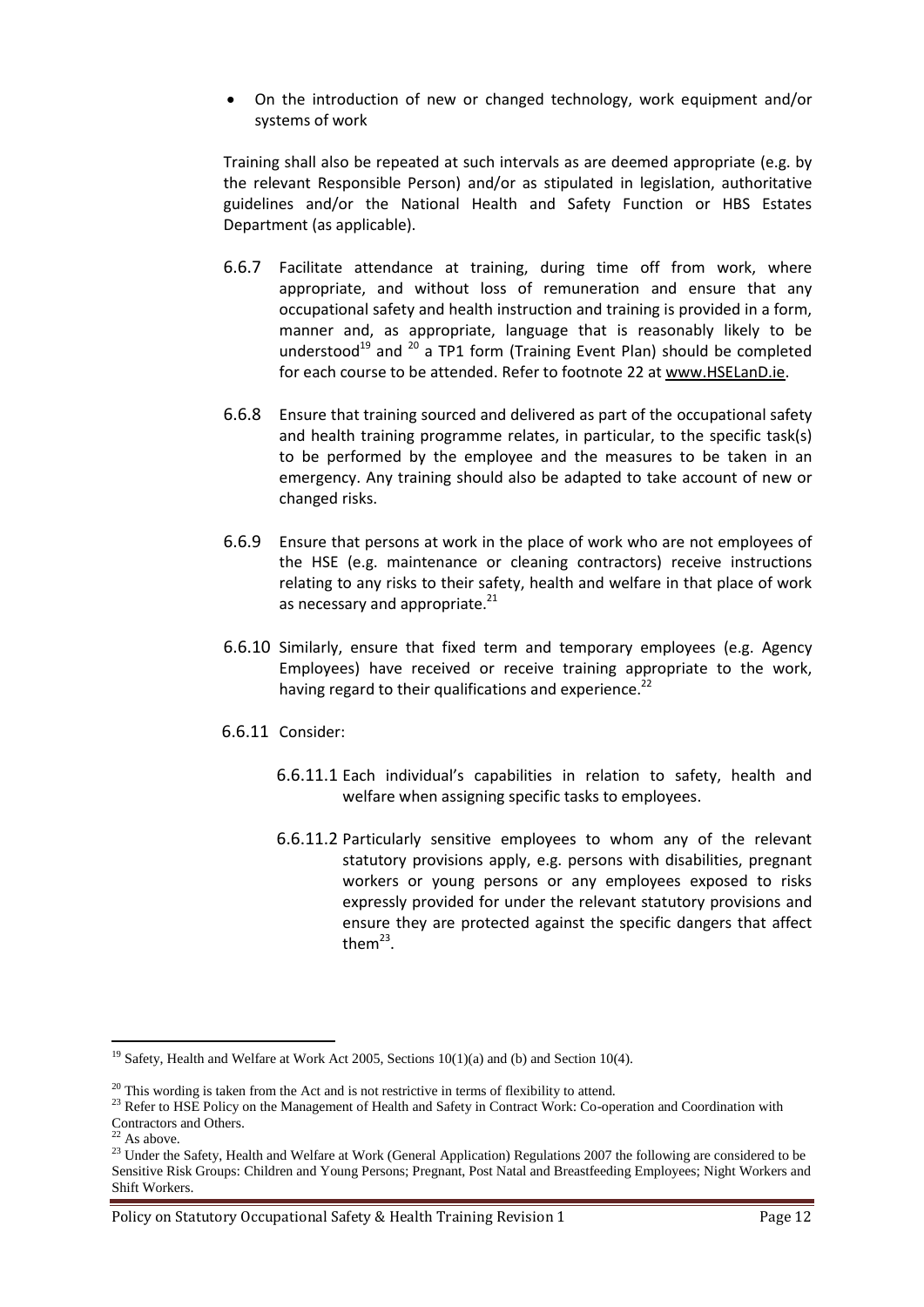- 6.6.12 Record attendance and maintain and keep available for inspection appropriate training records for each employee. **Ensure an EV1 (Evaluation Form) is completed for each course attended. Refer to footnote 22 at [www.HSELanD.ie.](http://www.hseland.ie/)**
- 6.6.13 Include statutory training provision in local occupational safety and health audits.

#### 6.7 **Responsibilities of Employees**

With specific reference to occupational safety and health training Employees shall:

- 6.7.1 Adhere to this Policy, local procedures and safe systems of work and any associated risk assessments.
- 6.7.2 Communicate to their line manager (Responsible Person) those elements of their duties that require additional training, (consider Occupational Safety and Health Training Needs when reviewing Personal Development needs as part of the PDP and Performance Achievement Process. See Personal Development Planning, Guidelines and Workbook April'03 at [www.HSELanD.ie\)](http://www.hseland.ie/) in so far as they are aware of them based on their competency level, in order to assist the Organisation in the management of any risk(s) associated with those duties and the development of training needs assessments at local and national level.
- 6.7.3 Co-operate with the relevant Responsible Person in the risk assessment and training needs assessment processes.
- 6.7.4 Attend all training identified as necessary (statutory) and, having regard to such training and/or instruction, apply any system of work and make correct use of any article or substance provided for use at work or for the protection of safety, health and welfare at work. Refer to: [www.hse.ie/safetyandwellbeing](http://www.hse.ie/safetyandwellbeing)
- 6.7.5 Complete course evaluations as required.
- 6.7.6 Not misrepresent themselves with regard to their level of training as prescribed by the Safety, Health and Welfare at Work Act 2005.

#### **7.0 Procedure/Protocol/Guideline**

A step-by-step approach to managing statutory occupational safety and health training is given in Appendix 2 of this Policy Document.

This policy document may be supplemented with other more detailed guideline documents/procedures as required.

Further general details in relation to occupational safety and health information and training provision can also be found in the Corporate Safety Statement.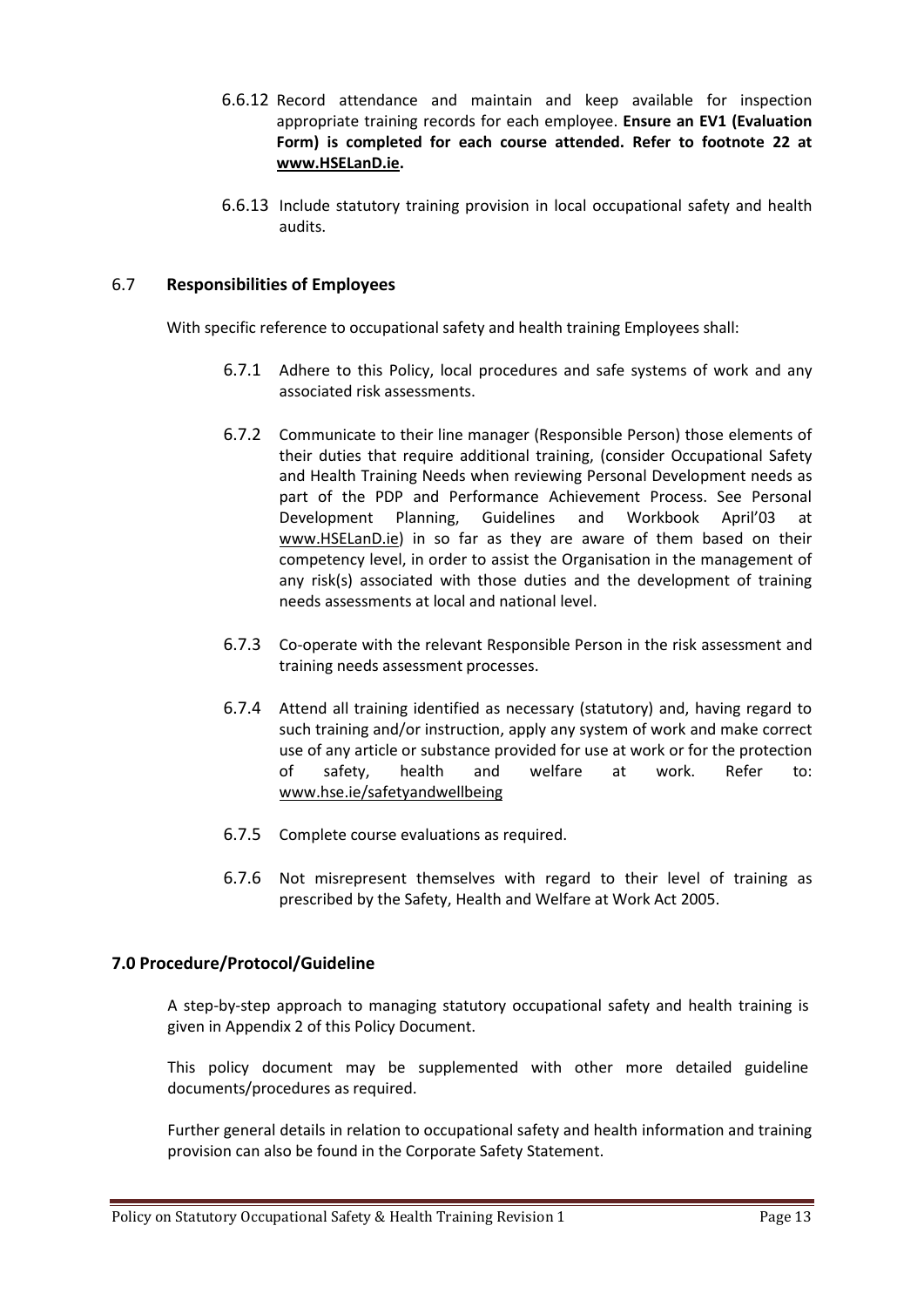#### **8.0 Implementation Plan**

See Implementation Plan/Flow Chart in Appendix 3.

#### 8.1 **Communication**

The HSE must make this policy available to all employees. Electronic and other means of communication can be used to maximise distribution. Copies should also be made available to external providers of services to the HSE.

Managers must ensure that employees under their supervision have read and understand the policy. A signature sheet is provided for this purpose.

#### 8.2 **Responsibilities for Implementation**

Managers (Responsible Persons) at all levels are responsible for implementing this policy within their area (See Section 6.0).

#### **9.0 Revision and Audit**

Detailed responsibilities for review and audit are given in Section 6 of this Policy document.

- 9.1 This policy shall be reviewed every three years or earlier if circumstances require it. $^{24}$
- 9.2 The general statutory occupational safety and health training needs assessment and associated National guidelines on statutory training courses shall be reviewed and updated at least annually.
- 9.3 National occupational safety and health training KPIs shall be reviewed annually.
- 9.4 Implementation of this policy shall be audited at national and local level at least annually.

#### **10.0 References**

- Collins Dictionary 2000
- Health and Safety Authority (HSA), 2006. Guidelines on the Procurement, Design and Management Requirements of the Safety Health and Welfare at Work (Construction) Regulations 2006
- HSA, 2009. Auditing a Safety and Health Management System A Safety and Health Audit Tool for the Healthcare Sector. Dublin, HSA
- HSA, 2009. Clients in Construction Best Practice Guidance. Dublin, HSA
- Health Service Executive (HSE), 2009. Developing and Populating a Risk Register Best Practice Guidance (OQR010)
- HSE, 2011. Risk Assessment Tool and Guidance (OQR012)
- HSE, 2012. Procedure for Developing Policies, Procedures, Protocols and Guidelines (OQR029)
- HSE, 2014. Corporate Safety Statement
- HSE, 2014. Safety Incident Management Policy (QPSD-D-060-1.1)

<sup>&</sup>lt;sup>24</sup> See Revision History in Appendix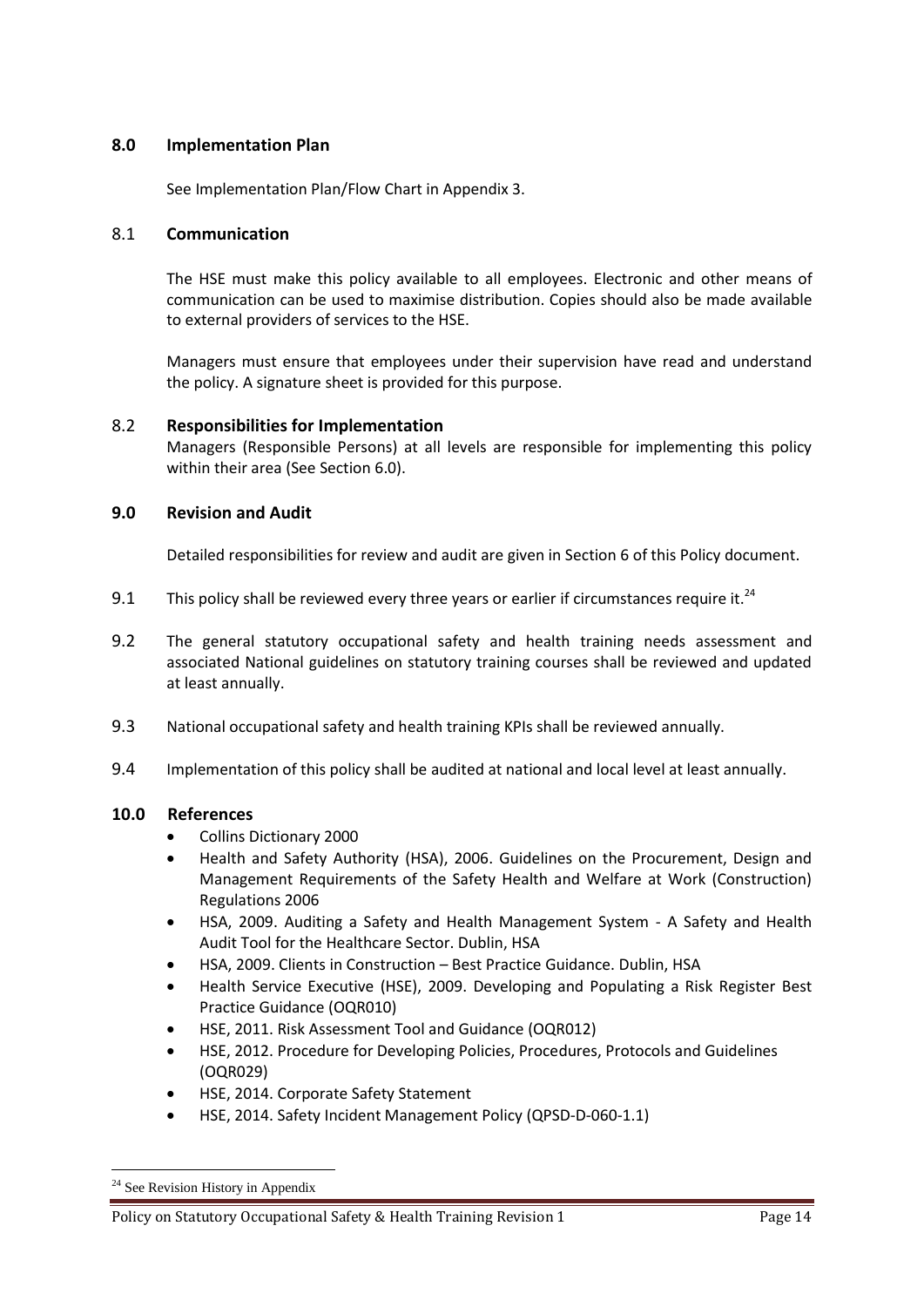#### **11.0 Appendices**

# **Appendix 1 Statutory Occupational Safety and Health Training Requirements (Extracts)**

Safety, Health and Welfare at Work Act 2005

Safety, Health and Welfare at Work (General Application) Regulations 2007

Safety, Health and Welfare at Work (Biological Agents) Regulations 2013

Safety, Health and Welfare at Work (Sharps) Regulations 2014

Safety, Health and Welfare at Work (Chemical Agents) Regulations 2001

Safety, Health and Welfare at Work (Exposure to Asbestos) Regulations 2006

Safety, Health and Welfare at Work (Construction) Regulations 2013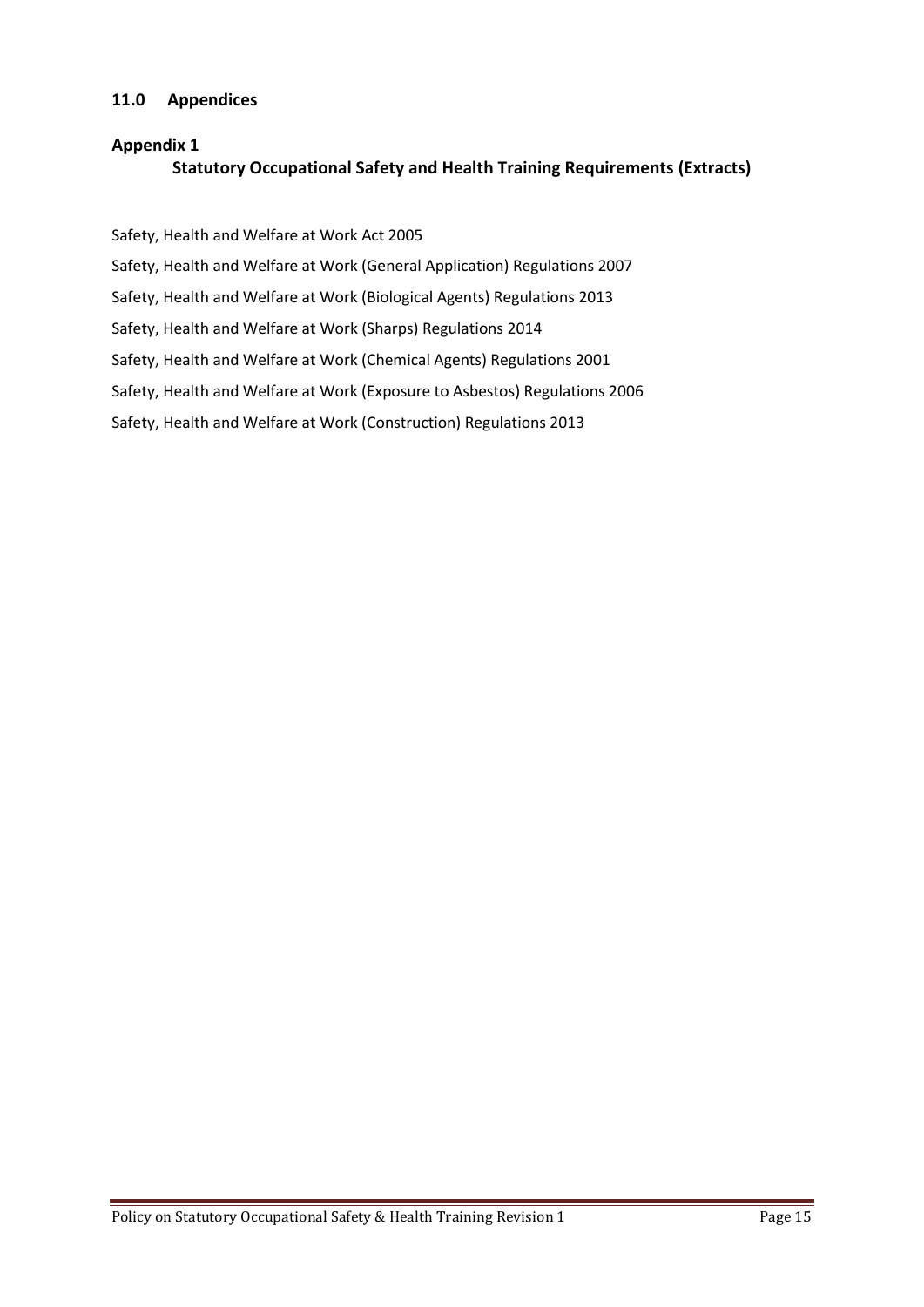**The following extracts have been taken directly from the Safety, Health and Welfare at Work Act, 2005 and associated Regulations.** 

#### **Safety, Health and Welfare at Work Act 2005**

#### **Section 8 – General Duties of Employer**

- 8(1) Every employer shall ensure, so far as is reasonably practicable, the safety, health and welfare at work of his or her employees.
- (2) Without prejudice to the generality of subsection (1), the employer's duty extends, in particular, to the following:
	- (g) providing the information, instruction, training and supervision necessary to ensure, so far as is reasonably practicable, the safety, health, and welfare at work of his or her employees;
	- (h) determining and implementing the safety, health and welfare measures necessary for the protection of the safety, health and welfare of his or her employees when identifying hazards and carrying out a risk assessment under section 19 or when preparing a safety statement under section 20 and ensuring that the measures take account of changing circumstances and the general principles of prevention specified in Schedule 3."

#### **Section 10 – Instruction, Training and Supervision of Employees**

- 10(1) ...every employer shall, when providing instruction, training and supervision to his or her employees in relation to their safety, health and welfare at work, ensure that:
	- a) Instruction, training and supervision is provided in a form, manner and, as appropriate, language that is reasonably likely to be understood by the employee concerned.
	- b) Employees receive, during time off from their work, where appropriate, and without loss of remuneration, adequate safety, health and welfare training, including, in particular, information and instructions relating to the specific task to be performed by the employee and the measures to be taken in an emergency.
	- c) In relation to any specific task assigned to an employee, that his or her capabilities in relation to safety, health and welfare are taken into account.
	- d) In the case of a class or classes of particularly sensitive employees to whom any of the relevant statutory provisions apply, or any employees exposed to risks expressly provided for under the relevant statutory provisions the employees concerned are protected against the dangers that specifically affect them.
- (2) Training under this section shall be adapted to take account of new or changed risks to safety, health and welfare at work and shall, as appropriate, be repeated periodically.
- (3) Training under this section shall be provided to employees
	- a) on recruitment,
	- b) in the event of transfer of an employee or change of tasks assigned to an employee,
	- c) on the introduction of new work equipment, systems of work, or changes in existing work equipment or systems of work,
	- d) on the introduction of new technology.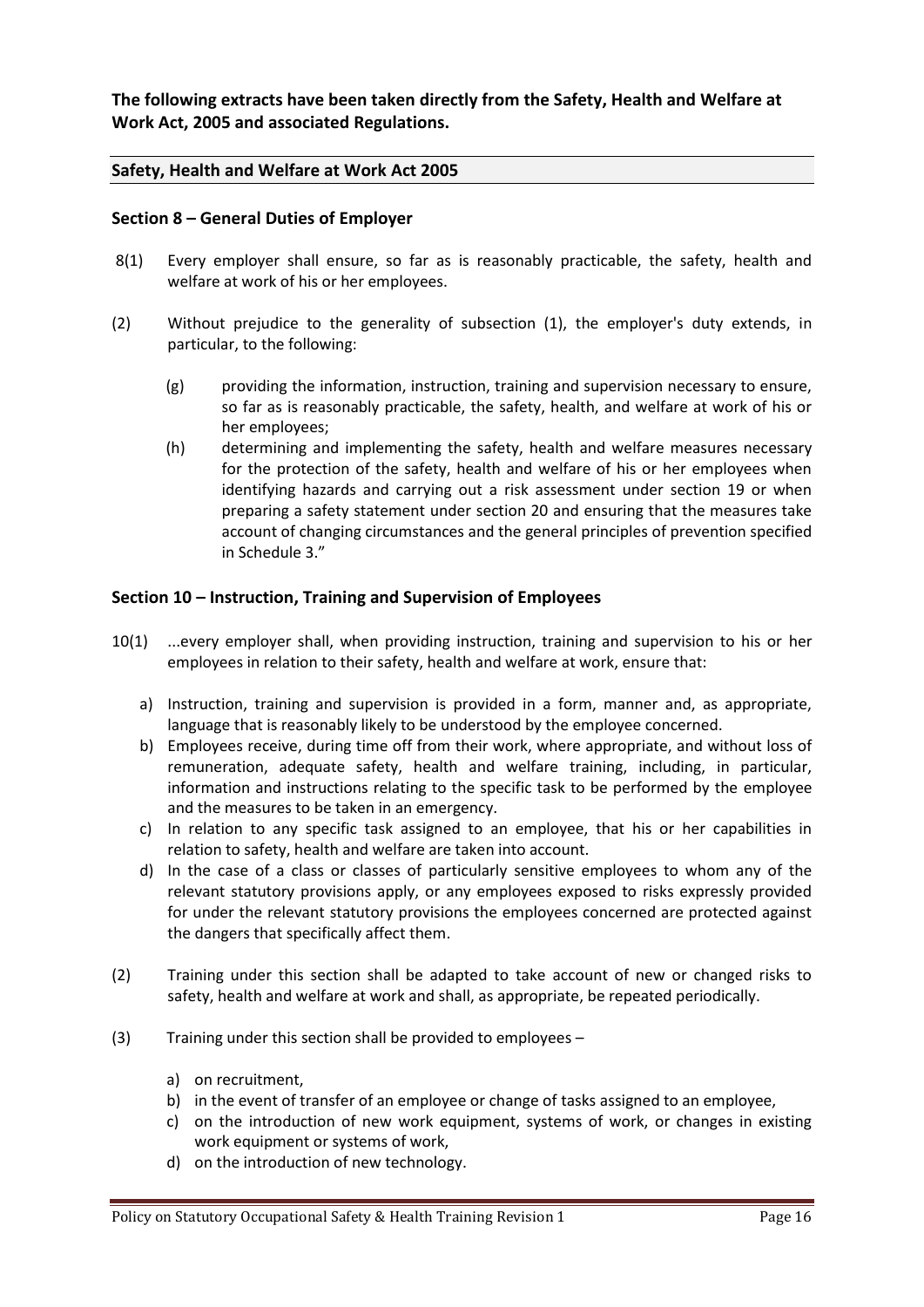- (4) Where in respect of any particular work, competency requirements are prescribed, the employer shall provide for the release of employees, during working hours, where appropriate, and without loss of remuneration, for the purpose of attending training in matters relating to safety, health and welfare at work as regards the particular work.
- (5) Every employer shall ensure that persons at work in the place of work concerned who are employees of another employer receive instructions relating to any risks to their safety, health and welfare in that place of work as necessary or appropriate.
- (6) Every employer who uses the services of a fixed term of temporary employee shall ensure that the employee receives the training appropriate to the work which he or she is required to carry out having regard to his or her qualifications and experience.

#### **Section 11 – Emergencies and Serious and Imminent Dangers**

- **11**(1) Without prejudice to the generality of *section 8*, every employer shall, in preparing and revising as necessary adequate plans and procedures to be followed and measures to be taken in the case of an emergency or serious and imminent danger—
	- (*c*) for the purposes of implementing the plans, procedures and measures referred to in this section and *section 8*
		- (i) designate employees who are required to implement those plans, procedures and measures, and
		- (ii) ensure that the number of those employees, their training and the equipment available to them are adequate, taking into account either or both the size of and specific hazards relating to the place of work.

#### **Section 13 – General Duties of Employee and Persons in Control of Places of Work**

- 13(1) "An employee shall, while at work
	- f) attend such training and, as appropriate, undergo such assessment as may reasonably be required by his or her employer or as may be prescribed relating to safety, health and welfare at work or relating to the work carried out by the employee,
- (2) An employee shall not, on entering into a contract of employment, misrepresent himself or herself to an employer with regard to the level of training as may be prescribed under subsection (1)(f)"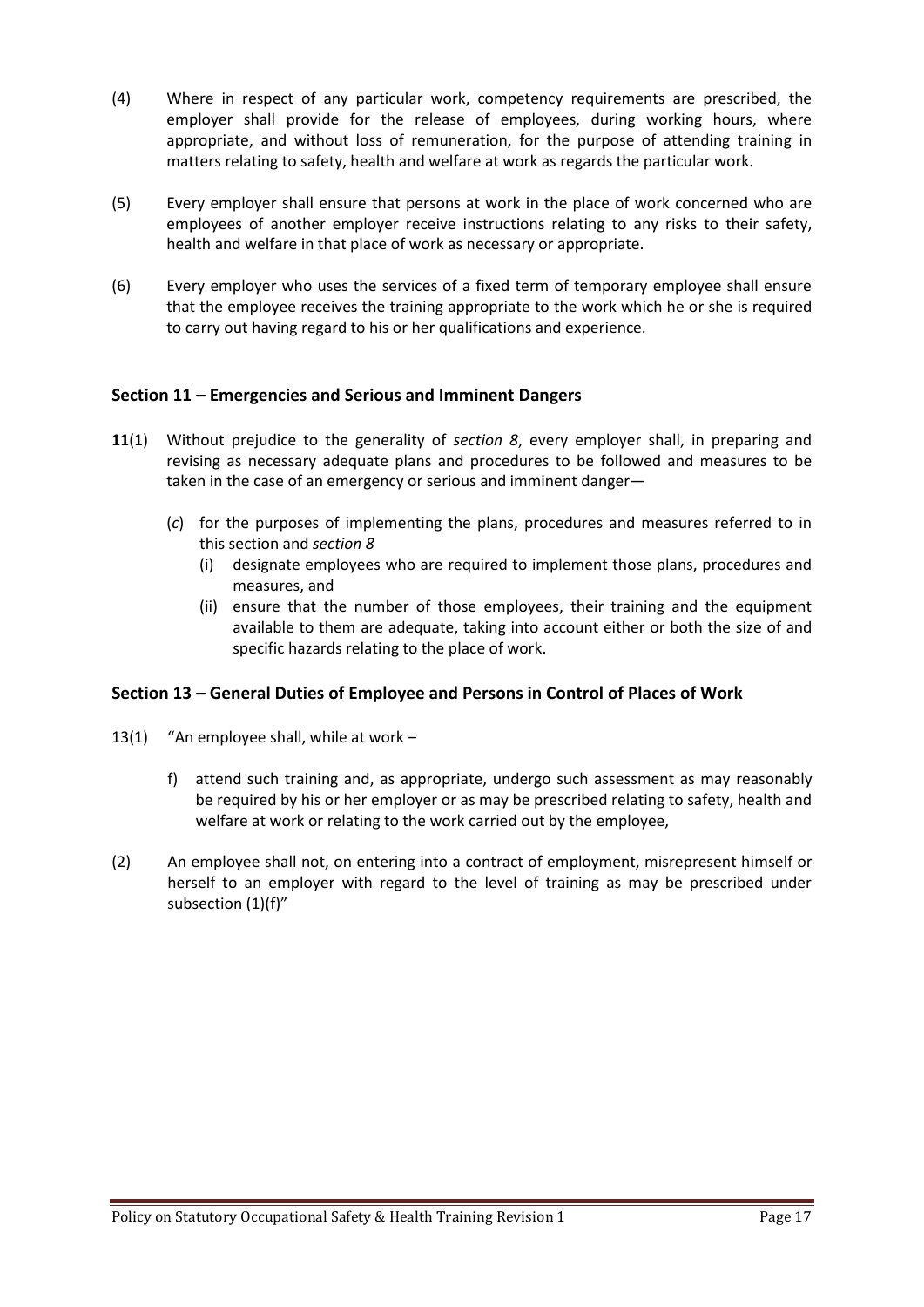#### **Safety, Health and Welfare at Work (General Application) Regulations 2007**

#### **Part 2**

#### **Chapter 3 — Personal Protective Equipment**

#### **Information, training and instruction**

- **67.** Where an employer provides personal protective equipment for use by an employee under Regulation 62, the employer, without prejudice to sections 9 and 10 of the Act, shall—
	- (a) inform the employee of the risks against which the wearing of the equipment protects him or her,
	- (b) provide the employee with adequate information on the personal protective equipment provided,
	- (c) inform the employee of the level of protection afforded by the personal protective equipment provided for his or her use,
	- (d) provide the employee with instruction on the use of such personal protective equipment, and
	- (e) arrange for training and, if appropriate, organise demonstrations in the wearing of such equipment.

#### **Chapter 4 — Manual Handling of Loads**

#### **Duties of Employer**

- **69.** An employer shall—
	- (a) take appropriate organisational measures, or use the appropriate means, in particular mechanical equipment, to avoid the need for the manual handling of loads by the employer's employees,
	- (b) where the need for the manual handling of loads by the employer's employees cannot be avoided, take appropriate organisational measures, use appropriate means or provide the employer's employees with such means in order to reduce the risk involved in the manual handling of such loads, having regard to the risk factors specified in Schedule 3,
	- (c) wherever the need for manual handling of loads by the employer's employees cannot be avoided, organise workstations in such a way as to make such handling as safe and healthy as possible, and—
		- (i) taking account of the risk factors for the manual handling of loads specified in Schedule 3, assess the health and safety conditions of the type of work involved and take appropriate measures to avoid or reduce the risk, particularly of back injury, to the employer's employees,
		- (ii) ensure that particularly sensitive risk groups of employees are protected against any dangers which specifically affect them in relation to the manual handling of loads and the individual risk factors, having regard to the risk factors set out in Schedule 3,
		- (iii) ensure that where tasks are entrusted to an employee, his or her capabilities in relation to safety and health are taken into account, including, in relation to the manual handling of loads by employees, the individual risk factors set out in Schedule 3, and
		- (iv) when carrying out health surveillance in relation to the manual handling of loads by employees, take account of the appropriate risk factors set out in Schedule 3,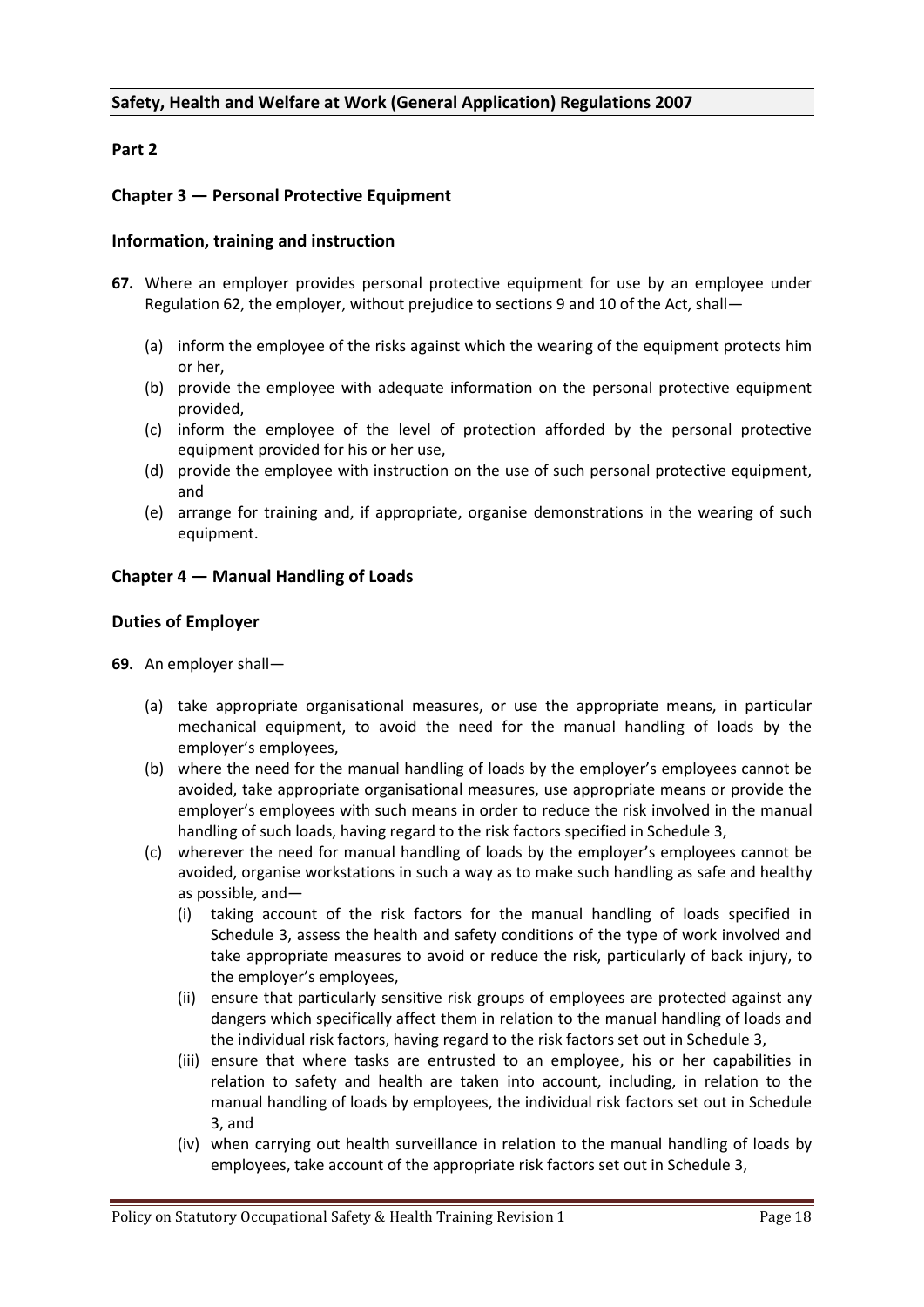## **Schedule 3 Regulation 69 Risk Factors for Manual Handling of Loads**

**5.** Individual Risk Factors. The employee may be at risk if he or she: ...does not have adequate or appropriate knowledge or training

#### **Chapter 5 — Display Screen Equipment**

#### **Duties of employer**

- **72.** (1) An employer, when providing display screen equipment for use by an employee at a workstation, shall—
	- (e) without prejudice to section 10 of the Act, provide training to employees in the use of workstations before commencing work with display screen equipment and whenever the organisation of the workstation is substantially modified, and

#### **Part 4 – Work at Height**

#### **Avoidance of risks from work at height**

- **98.** Taking account of the general principles of prevention in Schedule 3 to the Act, an employer shall—
	- (d) where the measures taken under paragraph (c) do not eliminate the risk of a fall occurring—
		- (ii) without prejudice to the generality of paragraph (c), provide such additional training and instruction or take other additional suitable and sufficient measures to prevent, so far as is practicable, any employee falling a distance liable to cause personal injury.

#### **Scaffolding, additional requirements**

107. An employer shall ensure that-

- (g) any scaffolding assembled, dismantled or significantly altered is only carried out under the supervision of a competent person and by persons who have received appropriate and specific training in the operations envisaged that addresses specific risks that the operations may entail and precautions to be taken, and, in particular—
	- (i) in understanding the plan referred to in paragraph (c) for the assembly, dismantling or alteration of the scaffolding concerned,
	- (ii) the need for safety during the assembly, dismantling or alteration of the scaffolding concerned,
	- (iii) measures to prevent the risk of persons, materials or objects falling,
	- (iv) safety measures in the event of changing weather conditions that could adversely affect the safety of the scaffolding concerned,
	- (v) permissible loadings, and
	- (vi) any other risks that the assembly, dismantling or alteration of the scaffolding concerned may entail.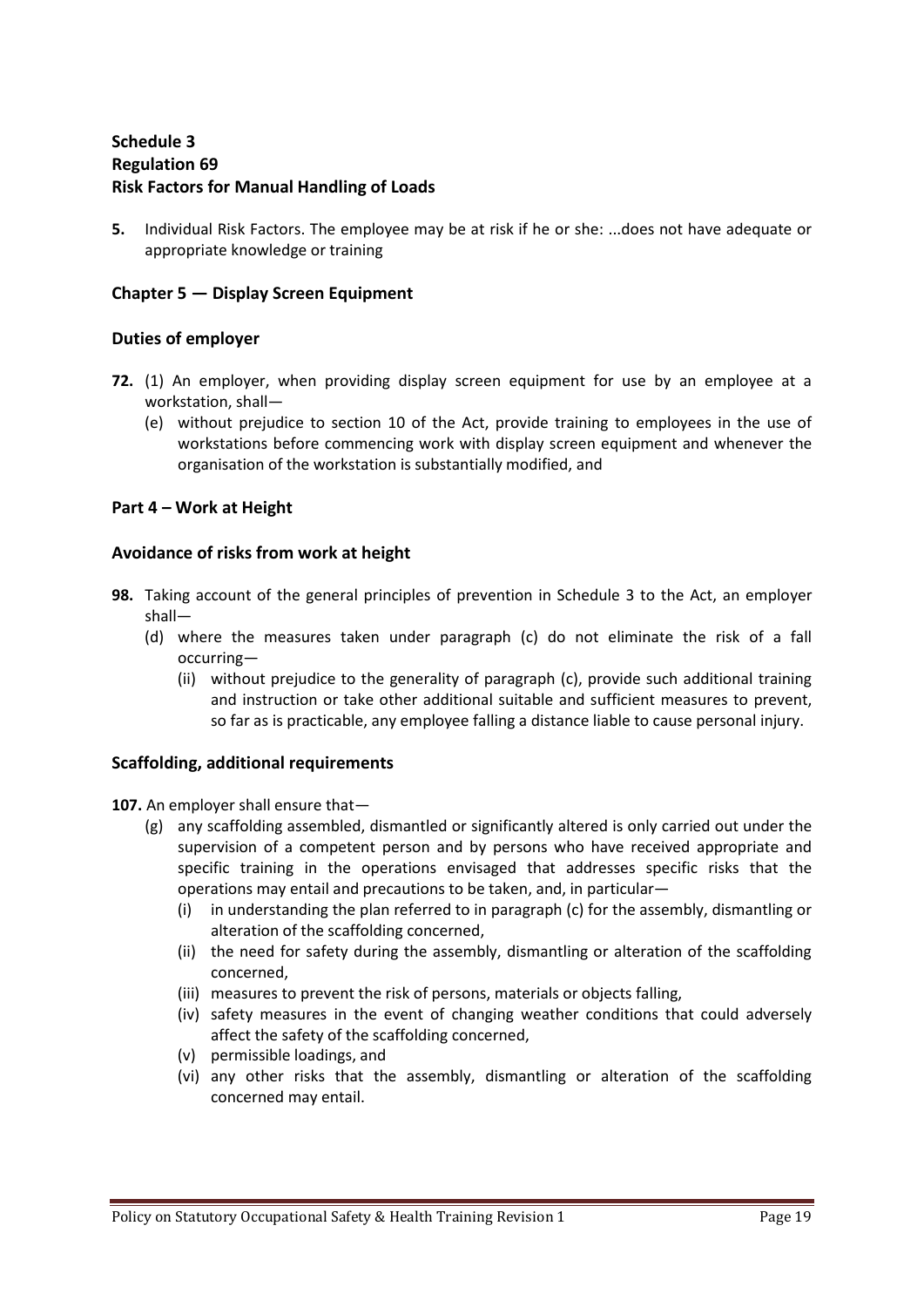#### **Collective safeguards for arresting falls**

**108.** (1) Any reference in this Regulation to a safeguard is to a collective safeguard for arresting falls.

- (2) An employer shall ensure that—
	- (a) a safeguard may be used only if—
		- (iii) a sufficient number of persons are available, if required, to assist with any aspect of the safeguard's operation and have received adequate training specific to the safeguard, including rescue procedures,

#### **Personal fall protection systems**

**109.** An employer shall ensure that—

- (a) a personal fall protection system is only used by an employee if  $-$ 
	- (ii) the user and a sufficient number of persons are available, if required, to assist with any aspect of the operations envisaged and have received adequate training specific to the operations envisaged, including immediate rescue procedures,

#### **Part 5 – Physical Agents**

#### **Chapter 1 —Control of Noise at Work**

#### **Provisions aimed at avoiding or reducing exposure**

- **125.** An employer shall—
	- (a) in compliance with the general principles of prevention set out in Schedule 3 to the Act, and in consultation with the employer's employees or representatives, or both, ensure, so far as is reasonably practicable, that the risk arising from exposure of the employer's employees to noise is either eliminated at source or reduced to a minimum,
	- (b) in complying with paragraph (a), take into account, in particular—
		- (iv) adequate information and training to instruct employees to use work equipment correctly and safely in order to reduce their exposure to noise to a minimum,

#### **Employee information, training and consultation**

- **130.** An employer shall—
	- (a) without prejudice to sections 9 and 10 of the Act, where the employer's employees are exposed to noise at work at or above the lower exposure action value, provide them or their representatives, or both, with suitable and sufficient information and training relating to risks resulting from exposure to noise,
	- (b) ensure that, without prejudice to the generality of paragraph (a), the information and training provided under that paragraph includes—
		- (i) the nature of such risks,
		- (ii) the organisational and technical measures taken in order to comply with Regulation 125,
		- (iii) the exposure limit values and the exposure action values specified in Regulation 123,
		- (iv) the results of the assessment and measurements of the noise carried out in accordance with Regulation 124 and an explanation of their significance and the potential risks,
		- (v) the correct use of hearing protectors,
		- (vi) why and how to detect and report signs of hearing damage,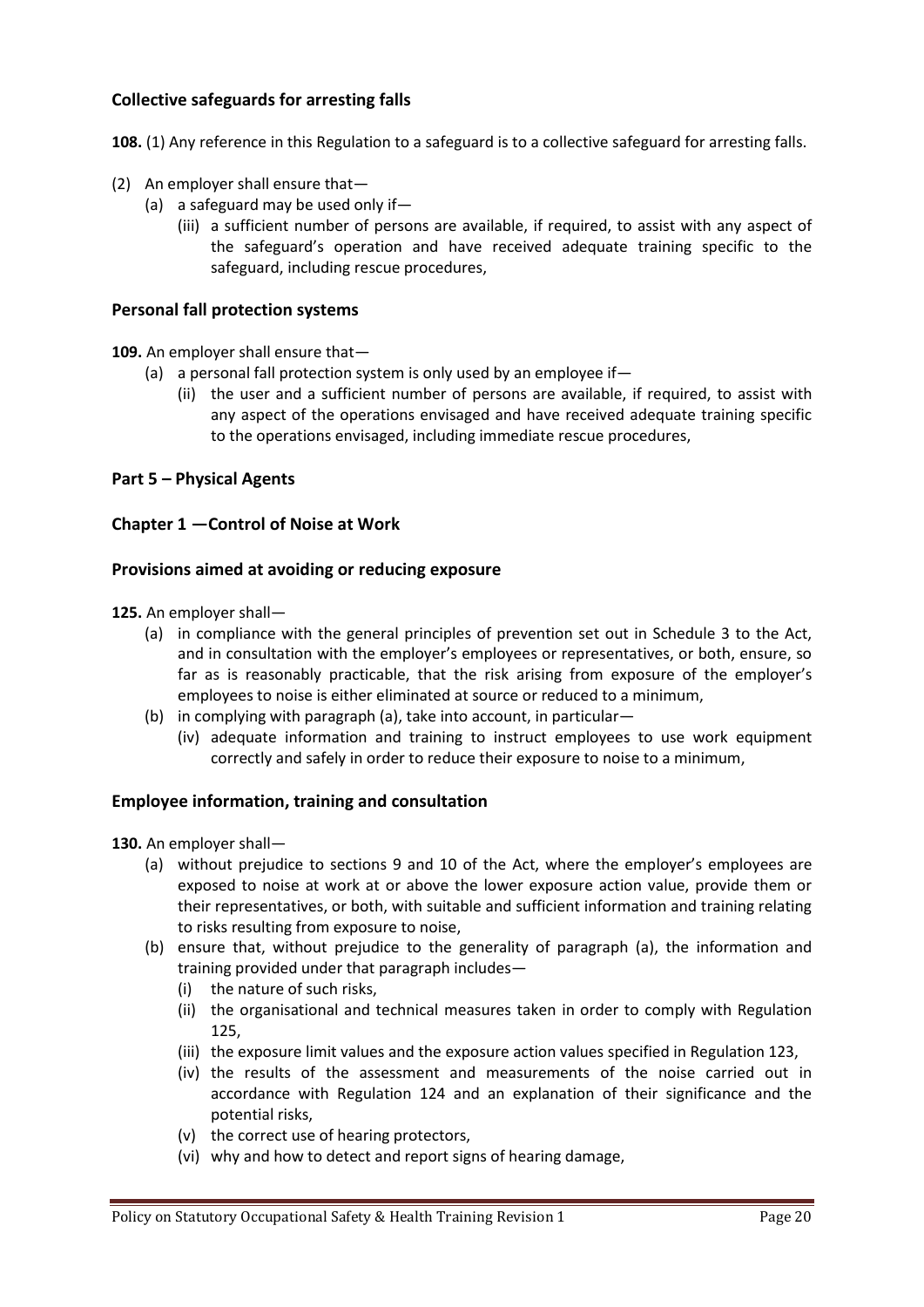- (vii) the circumstances in which health surveillance is made available to employees and its purpose, in accordance with Regulation 131,
- (viii) safe working practices to minimise exposure to noise, and
- (c) ensure that the consultation of employees in relation to this Chapter is effected in accordance with section 26 of the Act and includes in particular consultation in regard to Regulations 124(a), 125(a) and 129(1)(c).

#### **Chapter 2** — **Control of Vibration at Work**

- **138.** If the risk assessment carried out under Regulation 136 indicates that an exposure action value is exceeded, an employer shall comply with the duty to reduce exposure to mechanical vibration and attendant risks to a minimum under Regulation 137 by establishing and implementing a programme of technical or organisational measures, or both, appropriate to the activity and consistent with the risk assessment, taking into account in particular—
	- (f) adequate information and training to instruct employees to use work equipment correctly, safely and without risk to health in order to reduce their exposure to mechanical vibration to a minimum,

#### **Employee information and training**

- **140.** Without prejudice to sections 9 and 10 of the Act, where employees are exposed to risk from mechanical vibration, an employer shall provide those employees or their representative, or both, with suitable and sufficient information, instruction and training, including—
	- (a) the technical and organisational measures taken in order to comply with this Chapter,
	- (b) the exposure limit values and the exposure action values,
	- (c) the results of the risk assessment and measurement of the mechanical vibration carried out in accordance with Regulation 136 and the potential injury arising from the work equipment in use,
	- (d) why and how to detect and report signs of injury,
	- (e) the circumstances in which health surveillance is made available to employees and its purpose, in accordance with Regulation 141, and
	- (f) safe working practices to minimise exposure to mechanical vibration.

#### **Part 6 – Sensitive Risk Groups**

#### **Chapter 1 — Protection of Children and Young Persons**

#### **Risk assessment**

**144.** An employer shall—

- (c) take account of the following when carrying out a risk assessment:
	- (v) the training, instruction and level of supervision provided to a child or young person at the place of work,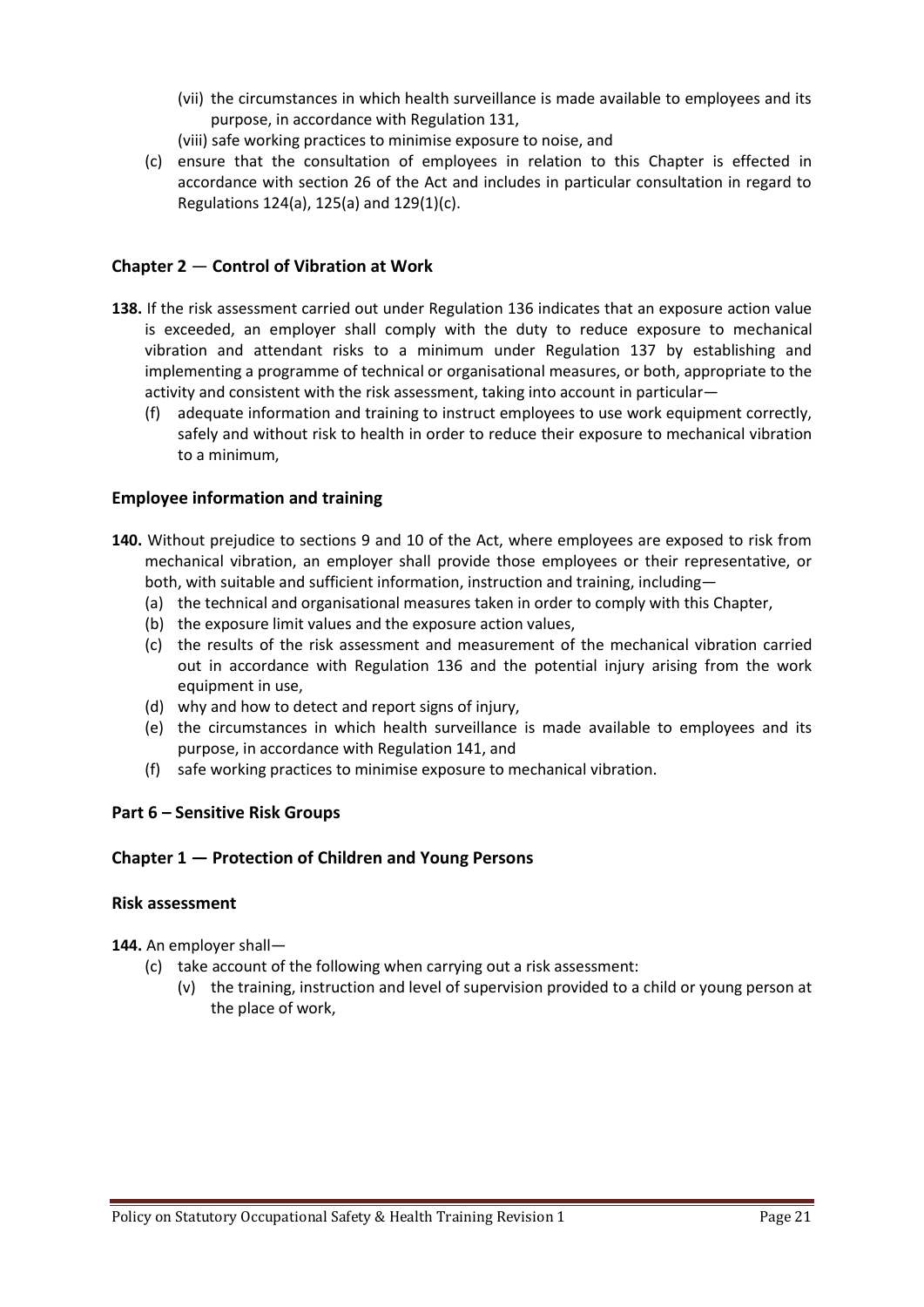#### **Circumstances prohibiting employment of a child or young person**

- **145.** An employer shall not employ a child or young person at work where a risk assessment reveals that the work—
	- (d) involves the risk of accidents which it may be assumed cannot be recognised or avoided by a child or young person owing to insufficient attention to safety or lack of experience or training,

#### **Part 7 – Safety Signs and First Aid**

#### **Chapter 2 – First Aid**

#### **Provisions for first-aid**

- **165.** (1) An employer shall—
	- (c) ensure that the number of occupational first-aiders, their training and the equipment available to them is adequate, taking account of the size or hazards, or both, of each such place of work,

#### **Safety, Health and Welfare at Work (Biological Agents) Regulations 2013**

#### **Part 2 - Duties of employers and employees**

#### **Duties of employers**

- **5.** Where an employee is, or is likely to be, exposed to biological agents as a result of his or her work activities, his or her employer shall—
	- (*b*) without prejudice to paragraph (*a*)—
		- (vii) provide information and training and consult with employees as required under Regulation 8,

#### **Information, training and consultation of employees**

- **8.** (1) An employer, in the case of any activity in relation to which there is a risk to the health or safety of an employee due to work with a biological agent, shall take appropriate measures to ensure that each such employee or his or her safety representative (or both) receive sufficient and appropriate training, on the basis of all available information, in particular in the form of information and instructions concerning—
	- (*a*) potential risks to health,
	- (*b*) precautions to be taken to prevent exposure,
	- (*c*) hygiene requirements,
	- (*d*) wearing and use of suitable work clothing, special protective clothing and personal protective equipment, and
	- (*e*) steps to be taken by employees in the case of incidents and to prevent incidents.
- (2) Prior to the commencement of work involving contact with a biological agent, an employer shall give the training referred to in paragraph (1) and ensure that such training is adapted to take account of new or changed risks and is repeated as often as is necessary.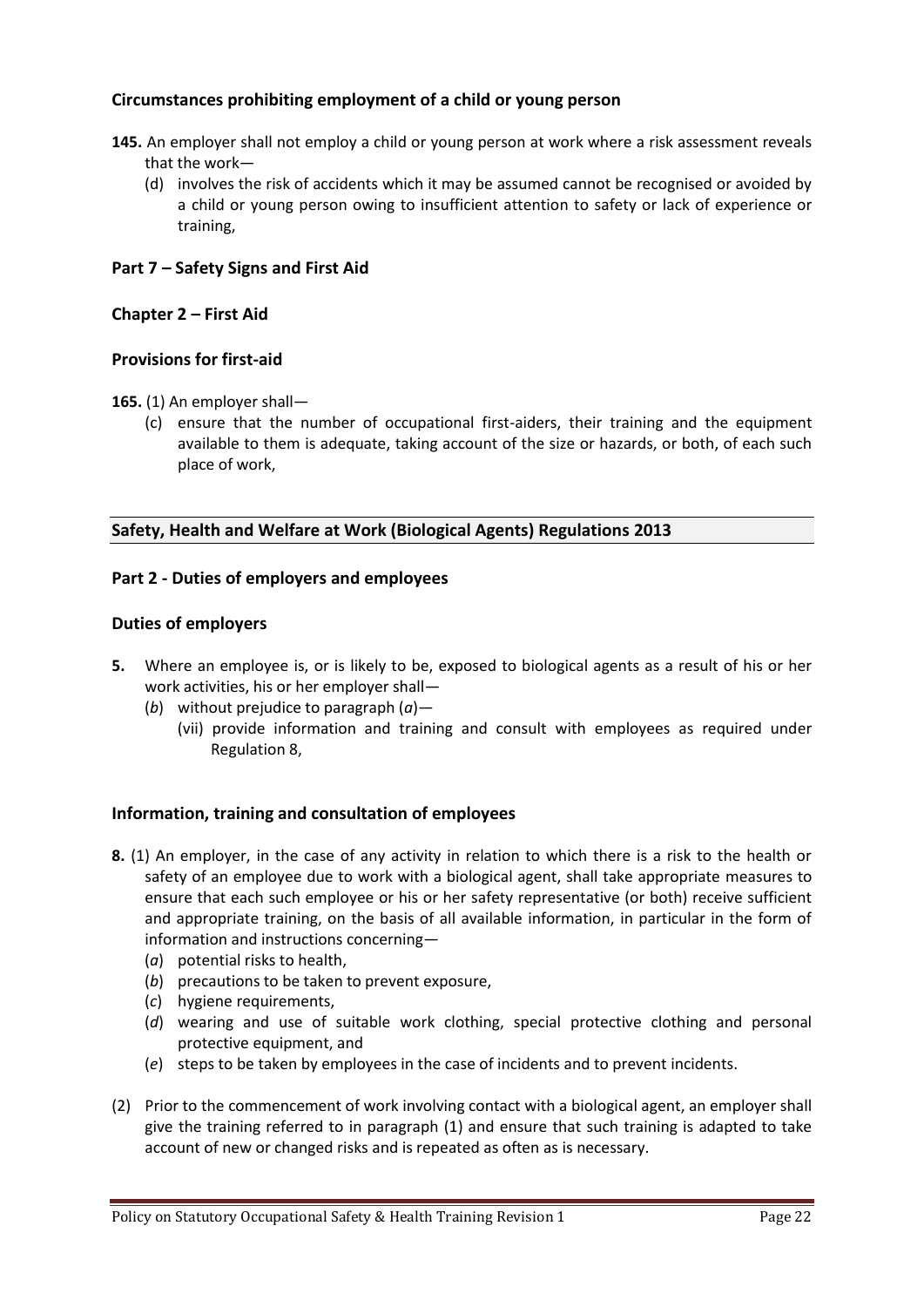- (3) An employer shall provide written instructions at the place of work, and, if appropriate, display notices which shall, at a minimum, include the procedure to be followed in the case of—
	- (*a*) a serious accident or incident involving the handling of a biological agent, and
	- (*b*) the handling of a group 4 biological agent.
- (4) An employer shall ensure that employees or their safety representative (or both) are or is—
	- (*a*) informed, immediately, of any accident or incident which may have resulted in the release of a biological agent and which could cause severe human infection or illness (or both),
	- (*b*) informed, as quickly as possible, when a serious accident or incident occurs of the causes thereof and of the measures taken or to be taken to rectify the situation, and
	- (*c*) consulted in relation to the matters referred to in Regulation 7.
- (5) An employer shall provide information in accordance with paragraph (1) to  $-$ 
	- (*a*) any other employer whose employees, or
	- (*b*) any self-employed person who, may be affected by exposure to a biological agent arising from the conduct of the employer's undertaking.

#### **Safety, Health and Welfare at Work (Sharps) Regulations 2014**

#### **Elimination, prevention and protection**

- **5.** (3) A relevant employer shall, having regard to the activity and a sharps risk assessment, reduce the risk of exposure to as low a level as necessary to adequately protect the health and safety of a relevant worker, by—
	- (*b*) preventing the risk of infection by implementing safe systems of work by— (ii) providing training to relevant workers,
- (7) A relevant employer, for the purpose of preventing a risk of exposure, shall—
	- (*a*) regularly reassess the safe procedures referred to in paragraph (1)(*a*), and
	- (*b*) ensure that those safe procedures form an integral part of the information and training given to relevant workers in accordance with Regulations 6 and 7.

#### **Training and monitoring**

- **7.** (1) A relevant employer shall, where there is a risk of exposure to relevant workers, provide those relevant workers with suitable and sufficient training relating to that risk.
- (2) Without prejudice to the generality of paragraph (1), training provided under that paragraph shall include training in relation to—
	- (*a*) the correct use of medical devices incorporating safety-engineered sharps protection mechanisms,
	- (*b*) the risks associated with exposure to blood and body fluid,
	- (*c*) preventive measures including standard precautions, safe systems of work, procedures for the correct use and disposal of sharps and the importance of vaccination,
	- (*d*) that employer's policies and procedures associated with sharps injuries and infections, including that employer's procedures for monitoring the safety of work practices relating to sharps,
	- (*e*) the reporting and response procedures referred to in Regulations 8 and 9 and the importance of those procedures, and
	- (*f*) measures to be taken where there is an injury or infection from sharps.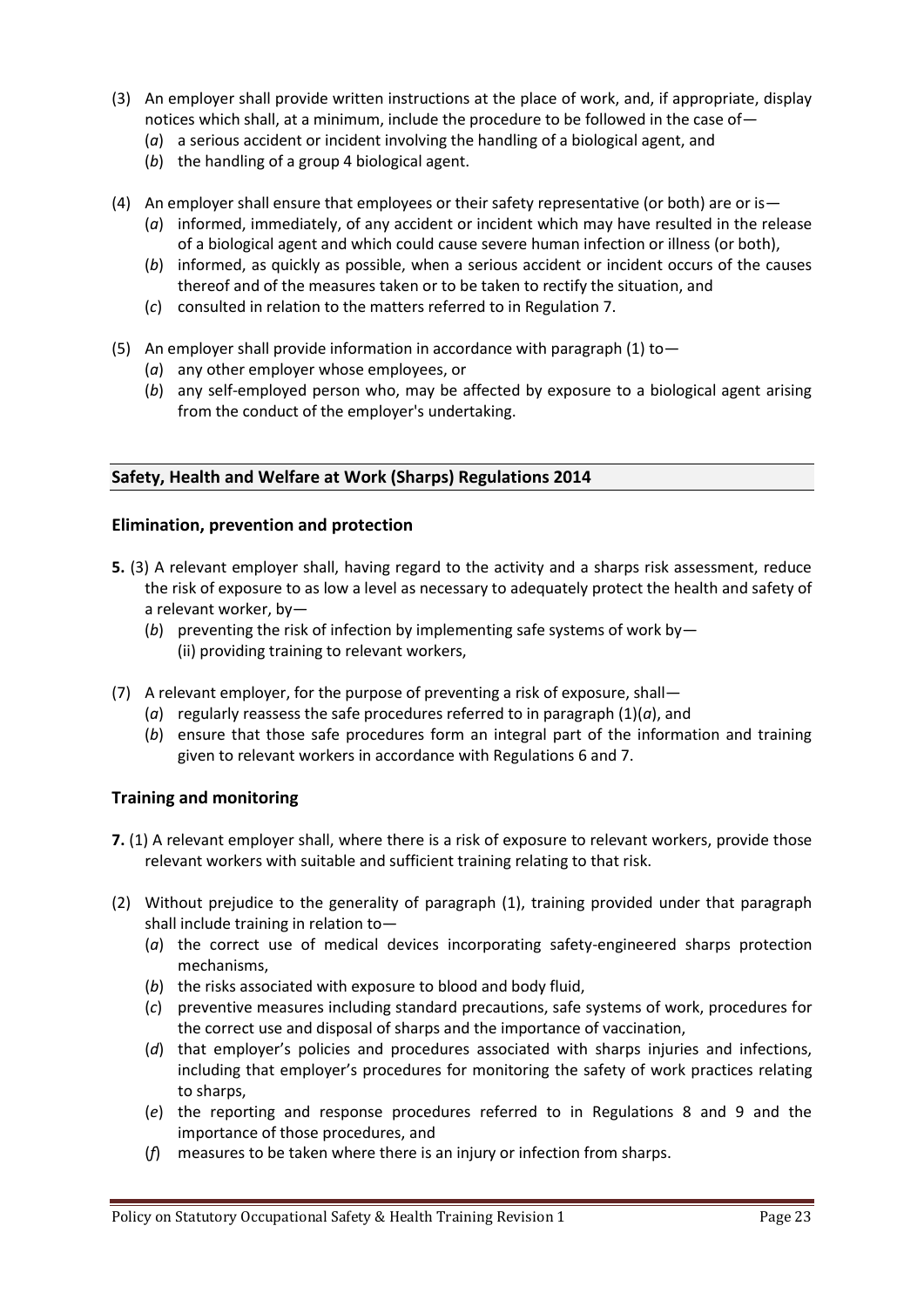- (3) Where a new relevant worker commences work with a relevant employer and there is a risk of exposure to that employee, the relevant employer shall, prior to or upon commencement of that employment, provide training to that relevant worker in accordance with paragraph (1).
- (4) A relevant employer shall ensure that training provided in accordance with this Regulation takes account of—
	- (*a*) the results of monitoring by that employer of the safety of work practices relating to sharps,
	- (*b*) modernisation and improvements in the prevention and treatment of sharp injuries and infections, and
	- (*c*) any new or changed risks to the safety, health and welfare of relevant workers at work arising from the use of sharps.
- (5) This Regulation is in addition to and not in substitution for—
	- (*a*) section 10 of the Act of 2005, and
	- (*b*) paragraphs (1) and (2) of Regulation 8 of the Biological Agents Regulations.

#### **Safety, Health and Welfare at Work (Chemical Agents) Regulations 2001**

#### **Information, training and consultation**

- **9.** (1) Without prejudice to the Principal Regulations, the employer shall ensure that employees and their safety representatives or both are provided with –
	- (c) training and information on appropriate precautions and actions which should be taken in order to safeguard themselves and other employees at the workplace,

#### **Safety, Health and Welfare at Work (Exposure to Asbestos) Regulations 2006**

#### **Training and Information**

- **17.** (1) Without prejudice to sections 8 and 10 of the Act and having regard to section 21 of the Act, employers shall provide appropriate training and adequate information for all employees who are, or are likely to be, exposed to asbestos-containing dust.
- (2) Training referred to in paragraph (1) shall be easily understandable to employees and shall enable employees to acquire the necessary knowledge and skills as regards prevention and safety, in particular with regard to –
	- (a) the potential risks to health from exposure to dust arising from asbestos or materials containing asbestos;
	- (b) the existence and meaning of the established exposure limit value;
	- (c) the operations which could result in asbestos exposure;
	- (d) the importance of preventive controls to minimise exposure;
	- (e) the control limit and the need for atmospheric monitoring;
	- (f) the properties of asbestos and its effects on health, including the synergistic effect of smoking;
	- (g) the types and products or materials likely to contain asbestos;
	- (h) the hygiene requirements necessary, including the need to refrain from smoking, eating or drinking where there is a risk of exposure to asbestos-containing dust;
	- (i) safe work practices, control measures and protective equipment;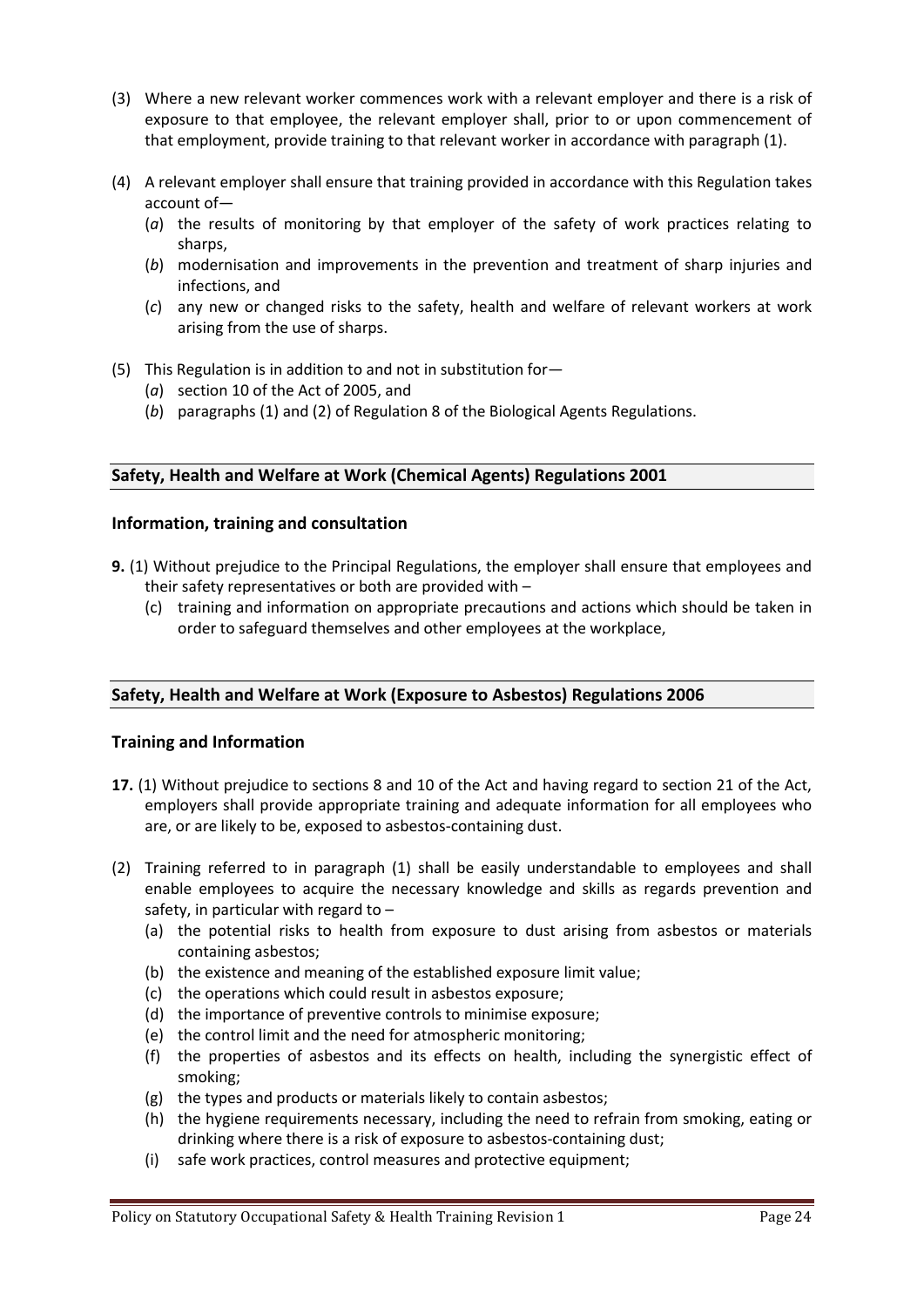- (j) the appropriate role, choice, selection, limitations and proper use of respiratory equipment;
- (k) the special precautions to be taken to avoid or minimise risks associated with exposure to asbestos-containing dust, including the need to wear protective clothing and the need to use protective equipment;
- (l) emergency procedures;
- (m) decontamination procedures;
- (n) waste disposal procedures; and
- (o) medical examination requirements.
- (3) The training and information required under paragraph (1) shall be  $-$ 
	- (a) given at regular intervals;
	- (b) adapted to take account of significant changes in the type of work carried out or methods of work used by the employer; and
	- (c) provided in a manner appropriate to the nature and degree of exposure identified by the risk assessment, and so that the employees are aware of and understand -
		- (i) the significant findings of the risk assessment, and
		- (ii) the results of any air monitoring carried out with an explanation of the findings.
- (4) In addition to the measures set down in paragraph (1) and subject to Regulation 5(b), employers shall ensure that -
	- (a) the employees concerned or their representative at the place of work, or both, shall have access to the results of the asbestos-in-air measurements, the significance of which shall be explained,
	- (b) if the results of the asbestos-in-air measurements show that the exposure limit value is being or has been exceeded at any place of work, the employer concerned shall inform the employees concerned or their representatives, or both, of that fact as quickly as possible and the reason for it and those employees or their representatives at the place of work, or both, shall be consulted by the employer regarding the measures to be taken to mitigate the situation or, in an emergency situation, shall be informed by the employer of the measures which have so been taken.
- (5) Every employer shall keep records of the training given to individual employees.
- (6) Records of training as referred in paragraph (5) shall be made available, on request, to an inspector.
- (7) Every employer shall take account of any relevant guidelines published by the European Community when providing training for his or her employees engaged in the removal of asbestos or materials containing asbestos.

#### **Ability to perform asbestos work**

- **16.** (1) A person shall, before carrying out work which includes asbestos demolition or removal, provide evidence of their ability to perform such work to the person for whom the work is being carried out and, on request, to an inspector.
- (2) Taking account of the provisions of section 2(2) of the Act, the evidence referred to in paragraph (1) shall include the information specified in Schedule 4 as appropriate and applicable to the intended work.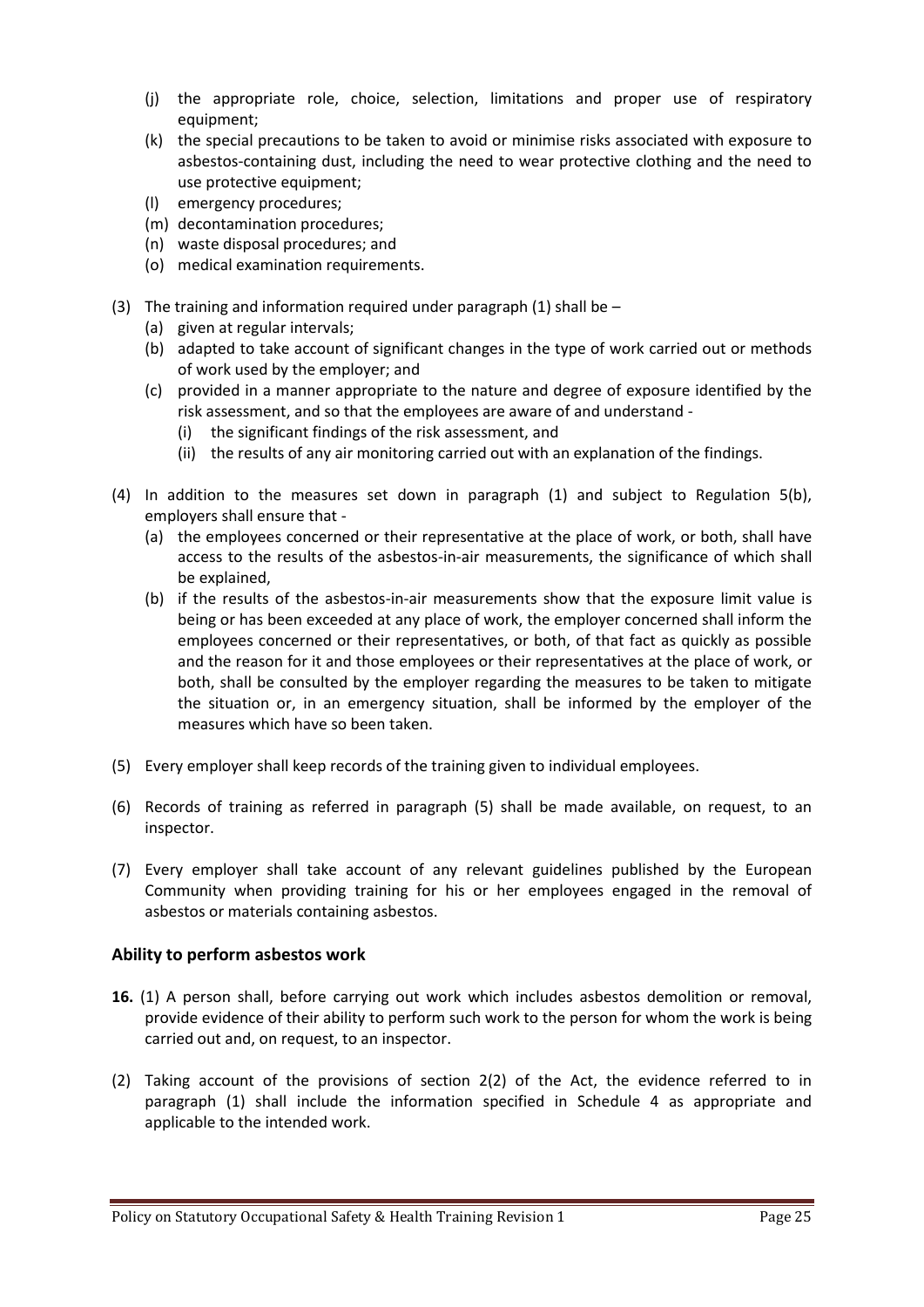#### **Schedule 4**

#### **Regulation 16(2)**

#### **Evidence of Ability to Perform Asbestos Work**

(Indicative, non-exhaustive list of information to be provided for the purposes of Regulation 16, as appropriate and applicable to the intended work)

- **1.** Training Plan and Policy for employees working with materials containing asbestos.
- **2.** Individual employee training certificates indicating where, when, duration and type of training received and who provided the training.

#### **Safety, Health and Welfare at Work (Construction) Regulations 2013**

#### **Part 4 – General Safety Provisions**

#### **Installations, machinery and equipment**

- **37.** A contractor responsible for a construction site shall ensure for that site that all installations, machinery and equipment, including hand tools, whether power-operated or not, used on a construction site, are—
	- (*a*) properly designed and constructed, taking account, as far as possible, of the principles of ergonomics,
	- (*b*) maintained in proper working order,
	- (*c*) used only for the work for which they were designed, and
	- (*d*) operated only by persons who have received appropriate training.

#### **Schedule 4**

#### **Regulations 4, 19, 25 and 29**

#### **Safety Awareness Scheme**

- **1.** The requirements under these Regulations for the issue of a valid safety awareness registration card are successful completion of any one of the following:
	- (*a*) the FÁS Safe Pass training programme;
	- (*b*) an equivalent safety awareness scheme approved by FÁS;
	- (*c*) an equivalent safety awareness scheme in another Member State of the European Union approved by FÁS.
- **2.** A valid safety awareness registration card is one of the following:
	- (*a*) the FÁS Safe Pass registration card;
	- (*b*) a registration card, with photographic identification, issued by such body as may be prescribed by the Minister, for the purpose of the issuing of safety awareness cards;
	- *(c)* a registration card issued in association with a scheme referred to in *paragraph 1(c).*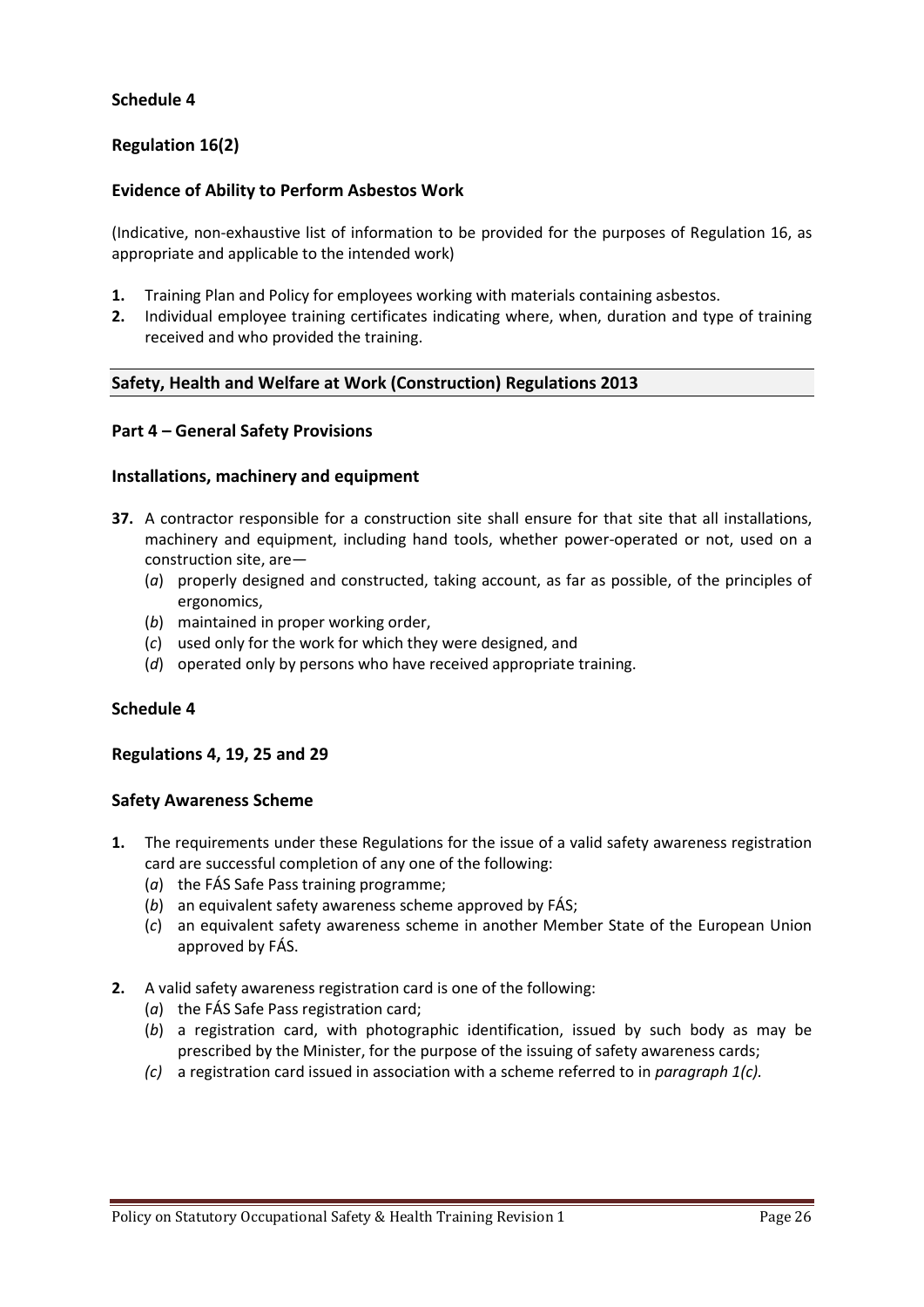#### **Schedule 5**

## **Regulations 2, 19, 25, 29, 74 and 97**

#### **Construction Skills Certification Scheme**

- **1.** (1) The requirement for the issue of a FETAC award under the Construction Skills Certification Scheme is successful completion of training under the scheme in any of the following tasks:
	- (*a*) Scaffolding basic;
	- (*b*) Scaffolding advanced;
	- *(c)* Mobile tower scaffold where the employee has not been trained in the task referred to at *clauses (a) or (b);*
	- (*d*) Tower crane operation;
	- *(e)* Self erecting tower crane operation where the employee has not been trained in the task referred to at *clause (d);*
	- (*f*) Slinging/signalling;
	- (*g*) Telescopic handler operation;
	- (*h*) Tractor/dozer operation;
	- (*i*) Mobile crane operation;
	- (*j*) Crawler crane operation;
	- (*k*) Articulated dumper operation;
	- (*l*) Site dumper operation;
	- (*m*) 180° excavator operation;
	- *(n)* Mini-digger operation where the employee has not been trained in the task specified in *clause (o);*
	- (*o*) 360° excavator operation;
	- (*p*) Roof and wall cladding/sheeting;
	- (*q*) Built-up roof felting;
	- (*r*) Signing, lighting and guarding on roads;
	- (*s*) Locating under-ground services;
	- (*t*) Shotfiring;
	- (*u*) assisting in the implementation of health and safety at roadworks;
	- (*v*) such other construction related tasks as may be prescribed by the Minister.
- (2) Where it is necessary to gain experience prior to undertaking a programme related to the tasks listed at *paragraph (1)* it is permissible for a person to undertake those tasks during the training period required by the programme if—
	- (*a*) the person concerned is under the supervision of a competent person, and
	- (*b*) the person concerned is in possession of an appropriate identification identifying the person as a trainee for the purpose of gaining experience and competence in the skill in the area in which the person is undergoing training.
- **2.** The requirements for the issue of a valid construction skills registration card under the Construction Skills Certification Scheme are successful completion of—
	- (*a*) the relevant FETAC award under the Construction Skills Certification Scheme,
	- (*b*) an equivalent FETAC award, or
	- (*c*) an equivalent award approved by a body in another Member State of the European Union recognised by FÁS as equivalent to the FETAC award under the Construction Skills Certification Scheme.
- *3.* (1) "Scaffolding basic" listed in *paragraph 1(1) (a)* means general scaffolding operations (other than those covered by "Scaffolding—advanced" listed in *paragraph 1(1) (b)*).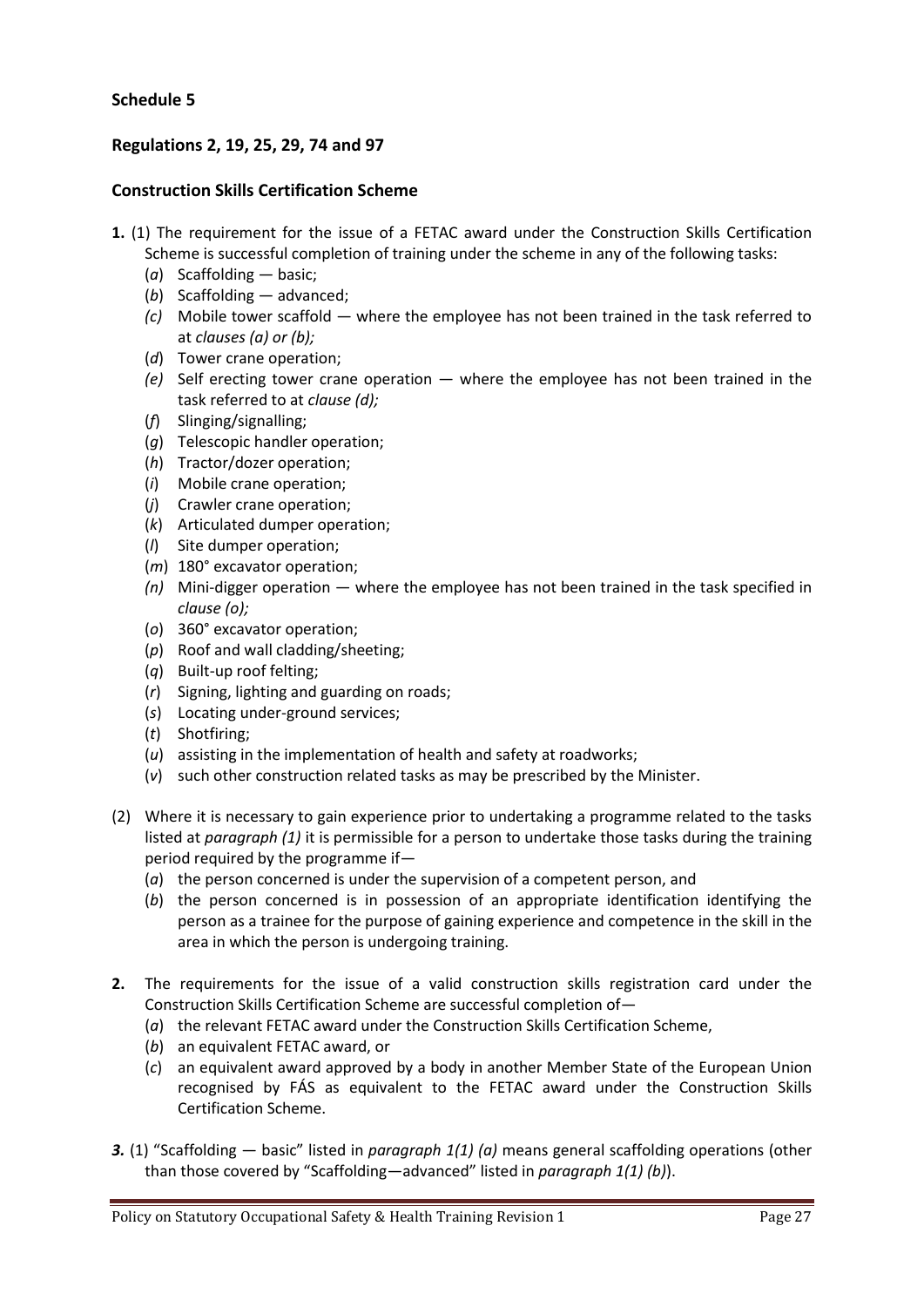- (2) "Scaffolding advanced" listed in *paragraph 1(1) (b)* includes any or all of the following:
	- (*a*) construction of special scaffolds as may be specified in a relevant code of practice;
	- (*b*) construction of scaffolds that may require design or calculation, including any such scaffold as may be specified in a relevant code of practice;
	- (*c*) such other tasks as may be prescribed by the Minister.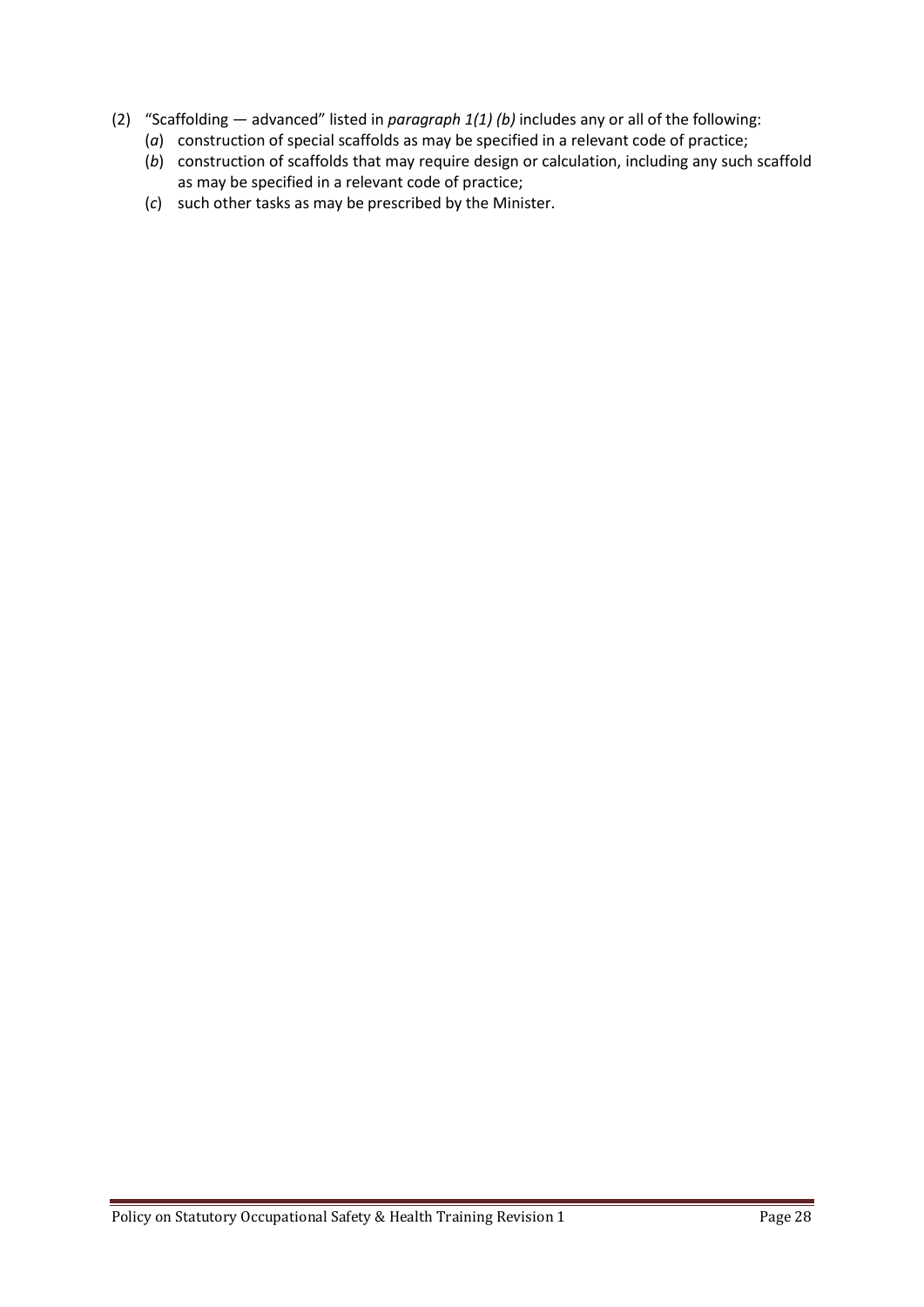# **Appendix 2**

# **Step-by Step Procedure for Policy Implementation**

| <b>Step by Step Procedure</b> |                                                                            |                                         | <b>Policy</b>                            |         |
|-------------------------------|----------------------------------------------------------------------------|-----------------------------------------|------------------------------------------|---------|
|                               | Director of HR in relation to Occupational                                 | <b>Director HBS in relation to Fire</b> |                                          | Clause  |
|                               | <b>Safety and Health</b>                                                   | Safety/Infrastructural Risk             |                                          |         |
|                               | Ensure this policy is reviewed and                                         | $\bullet$                               | Ensure that HR is assisted in the review | 6.4.2.1 |
|                               | updated as appropriate                                                     |                                         | of this policy as appropriate            |         |
| $\bullet$                     | Ensure a national Function supporting                                      | ٠                                       | Ensure the delivery of statutory Fire    | 6.4.2   |
|                               | specialist statutory Occupational safety                                   |                                         | Safety and Infrastructural Risk training |         |
|                               | and health training is established                                         |                                         | through the Estates Department           |         |
|                               | Ensure that the H&S Function has the                                       | $\bullet$                               | Ensure the Estates Department has the    | 6.4.2.2 |
|                               | necessary mandate and resources                                            |                                         | necessary mandate and resources          |         |
| $\bullet$                     | Provide assurance to the Leadership Team and DG that duties with regard to |                                         | 6.4.2.9                                  |         |
|                               | statutory training are being discharged by appropriate persons             |                                         |                                          |         |

| <b>National Health and Safety Function</b> |                                                                                       |         |
|--------------------------------------------|---------------------------------------------------------------------------------------|---------|
|                                            | Review and revise this Policy three yearly or following any significant change in the | 6.4.2.1 |
|                                            | matters to which it relates, whichever is the soonest                                 |         |

|           | <b>National Health and Safety Function in</b><br>relation to Occ. Safety and Health Issues                                                                                                | <b>Estates Department in relation to Fire</b><br><b>Safety and Infrastructural Risk Issues</b> |                               |
|-----------|-------------------------------------------------------------------------------------------------------------------------------------------------------------------------------------------|------------------------------------------------------------------------------------------------|-------------------------------|
|           | Assist in the identification of statutory requirements, set KPIs and make suitable<br>recommendations in relation to training referred to above                                           |                                                                                                | 6.4.2.5                       |
| $\bullet$ | Produce and update in-house courses so far as is reasonably practicable, taking a<br>blended (e-learning, face-to-face, train-the-trainer) approach to training provision as<br>necessary |                                                                                                |                               |
| ٠         | to delivery by external provider                                                                                                                                                          | Where in-house courses are not available, provide advice and assistance in relation            | 6.4.2.6                       |
| $\bullet$ | and infrastructural risk training                                                                                                                                                         | Monitor and audit the delivery of statutory occupational safety and health, fire safety        | 6.4.2.8<br>9.0                |
| $\bullet$ | National Risk Committee and the Health and Safety Management Advisory<br>Committee                                                                                                        | Collate national statistics in relation to statutory training and provide reports to the       | 6.4.2.7<br>6.4.2.8<br>6.4.2.9 |

|                                                                                  | Directors, CO, HGCEO, AM and Hospital CEO/GM and AND (Corporate Services) etc.        |           |
|----------------------------------------------------------------------------------|---------------------------------------------------------------------------------------|-----------|
|                                                                                  | appropriate structures are in place for ensuring awareness and<br>Ensure              | $6.2.1 -$ |
|                                                                                  | implementation of this policy and the identification and management of training       | 6.2.3     |
|                                                                                  | needs                                                                                 | Inclusive |
| $\bullet$                                                                        | Ensuring adequate resources are allocated for the provision of statutory occupational | 6.2.4     |
|                                                                                  | safety and health training                                                            |           |
| Additionally for CO, HGCEO, and AM, Hospital CEO/GM and AND (Corporate Services) |                                                                                       |           |
| etc.                                                                             |                                                                                       |           |
|                                                                                  | Collate training needs assessments to form a Directorate, Community Healthcare        | 6.3.1.1   |
|                                                                                  | Organisation or Hospital Group Training Needs Assessment                              |           |
| $\bullet$                                                                        | Compile Directorate, CHO or Hospital Group (as appropriate) training programme        | 6.3.1.2   |
| $\bullet$                                                                        | Collate attendance data (at CHO/Group level) and provide reports to the National      | 6.3.1.3   |
|                                                                                  | <b>Health and Safety Function</b>                                                     | 6.3.1.4   |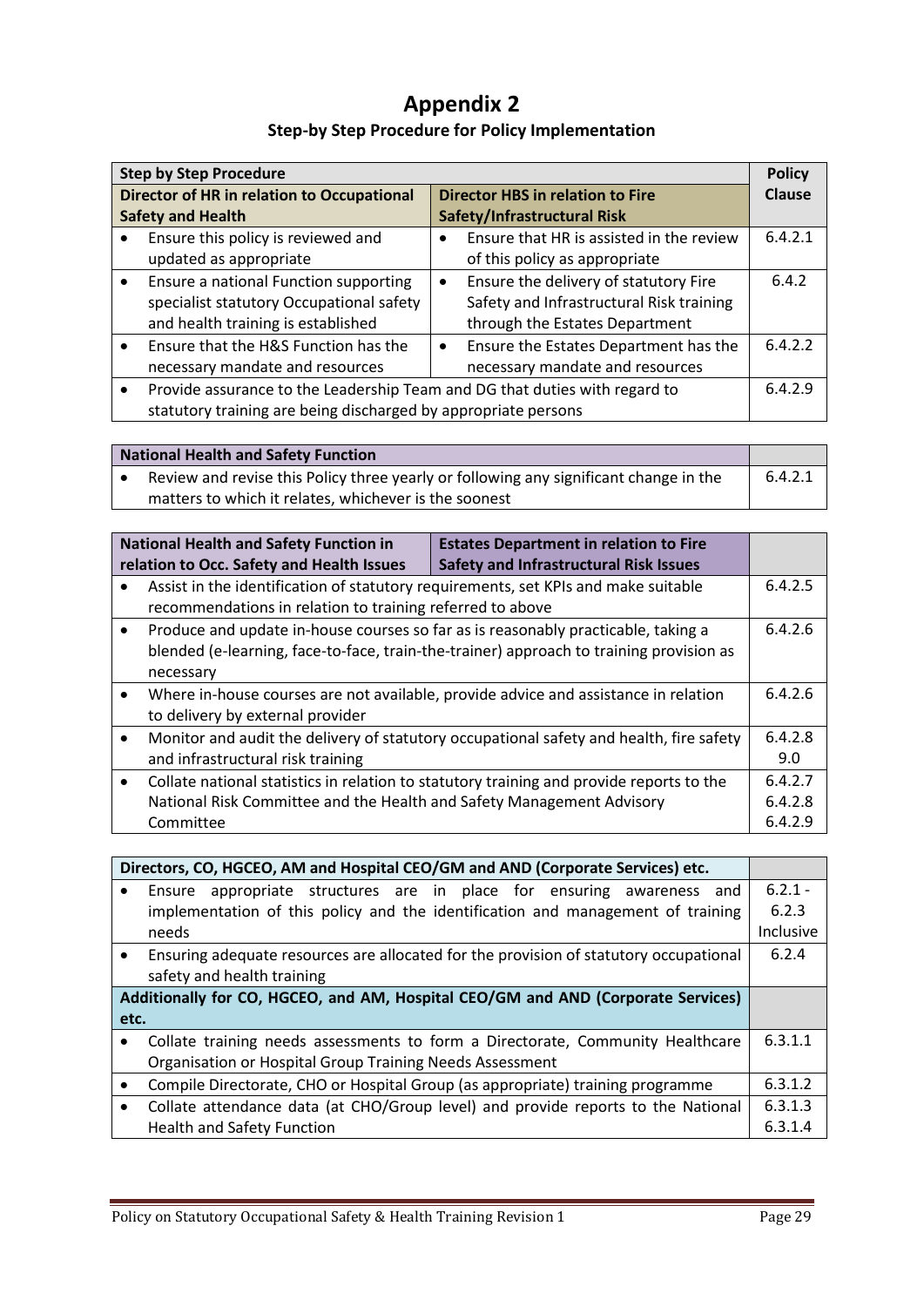|           | <b>Local Senior Manager</b>                                                                                                                                                                                                                               |                    |
|-----------|-----------------------------------------------------------------------------------------------------------------------------------------------------------------------------------------------------------------------------------------------------------|--------------------|
| $\bullet$ | Disseminate this policy                                                                                                                                                                                                                                   | 6.5.1              |
| $\bullet$ | Provide resources to ensure that training needs can be met in a timely fashion                                                                                                                                                                            |                    |
| ٠         | Ensure that an annual review of occupational safety and health training is<br>undertaken                                                                                                                                                                  | 6.5.2.1            |
| $\bullet$ | Ensure Responsible Persons carry out risk assessments and needs assessments to<br>identify statutory training needs                                                                                                                                       | 6.5.2.2            |
| $\bullet$ | Collate local training needs assessments developed by Responsible Persons and set<br>out the local (Hospital/Service level, etc.) Occ. Safety & Health Training programmes                                                                                | 6.5.2.2            |
| $\bullet$ | Develop a local occupational safety and health training programme, where necessary<br>taking advice from the HR National Health and Safety Function. Likewise for Fire<br>Safety/Infrastructural Risk issues HBS/Estates will provide advice and guidance |                    |
| $\bullet$ | Collate data on training attendance (at CHO/Group level and Hospital/Service level,<br>etc.) from Responsible Persons and provide reports to the AM, Hospital Group CEO<br>and/or AND                                                                     | 6.5.2.3<br>6.5.2.5 |
| $\bullet$ | Monitor and review training effectiveness                                                                                                                                                                                                                 | 6.5.2.4            |
| ٠         | Conduct audits of policy implementation at least annually                                                                                                                                                                                                 | 6.5.3              |

|           | Responsible Person (Ward/Department/Service/Line Manager)                            |        |
|-----------|--------------------------------------------------------------------------------------|--------|
|           | Conduct Risk Assessments using the HSE approved risk assessment methodology          | 6.6.2  |
|           | Identify controls required in accordance with the Principles of Prevention           | 6.6.2  |
|           | On the basis of the above identify necessary training for each employee - including  | 6.6.3  |
|           | Contractors and Temporary Employees (Agency Employees)                               | 6.6.4  |
| $\bullet$ | Review all sources of potential training needs, e.g. Legislation and National        | 6.6.3  |
|           | guidelines, Persons with specific health and safety responsibilities                 | 6.6.5  |
| ٠         | Identify reasonable timescales by which the training should be completed             | 6.6.6  |
|           | Compile all occupational safety and health training needs for the ward/              | 6.6.4  |
|           | department/service and submit these to the Senior Manager for the purposes of        |        |
|           | developing a local (e.g. Hospital) training programme                                |        |
| $\bullet$ | Make arrangements for delivery of the training programme and facilitate              | 6.6.6  |
|           | attendance/participation within the specified timescales                             | 6.6.7  |
| $\bullet$ | Record all occ. safety and health training required (staff member training plan) and | 6.6.4  |
|           | undertaken by employees and provide ongoing reports to the Senior Manager            | 6.6.12 |
|           | Review risk assessments and control programmes (and associated occupational          | 6.6.2  |
|           | safety and health training needs) at least annually and more frequently if necessary |        |
| ٠         | When allocating work to individuals take competency into account                     | 6.6.11 |
|           | Include statutory training in local safety audits annually                           | 6.6.13 |
|           | Provide such supervision as is necessary to monitor compliance with training         | 6.6.1  |

| <b>Employee</b> |                                                                                   |           |
|-----------------|-----------------------------------------------------------------------------------|-----------|
|                 | Co-operate with Responsible Person in the risk assessment and training needs      | $6.7.1 -$ |
|                 | assessment processes                                                              | 6.7.3     |
|                 | Complete all statutory training within the specified timescale.                   | 6.7.1     |
|                 |                                                                                   | 6.7.4     |
|                 | Carry out work in accordance with any training received                           | 6.7.4     |
|                 | Take a proactive approach in assisting the Responsible Person to identify any     | 6.7.2     |
|                 | additional training that may become necessary due to changes in working practice, |           |
|                 | equipment, or other reasons                                                       |           |